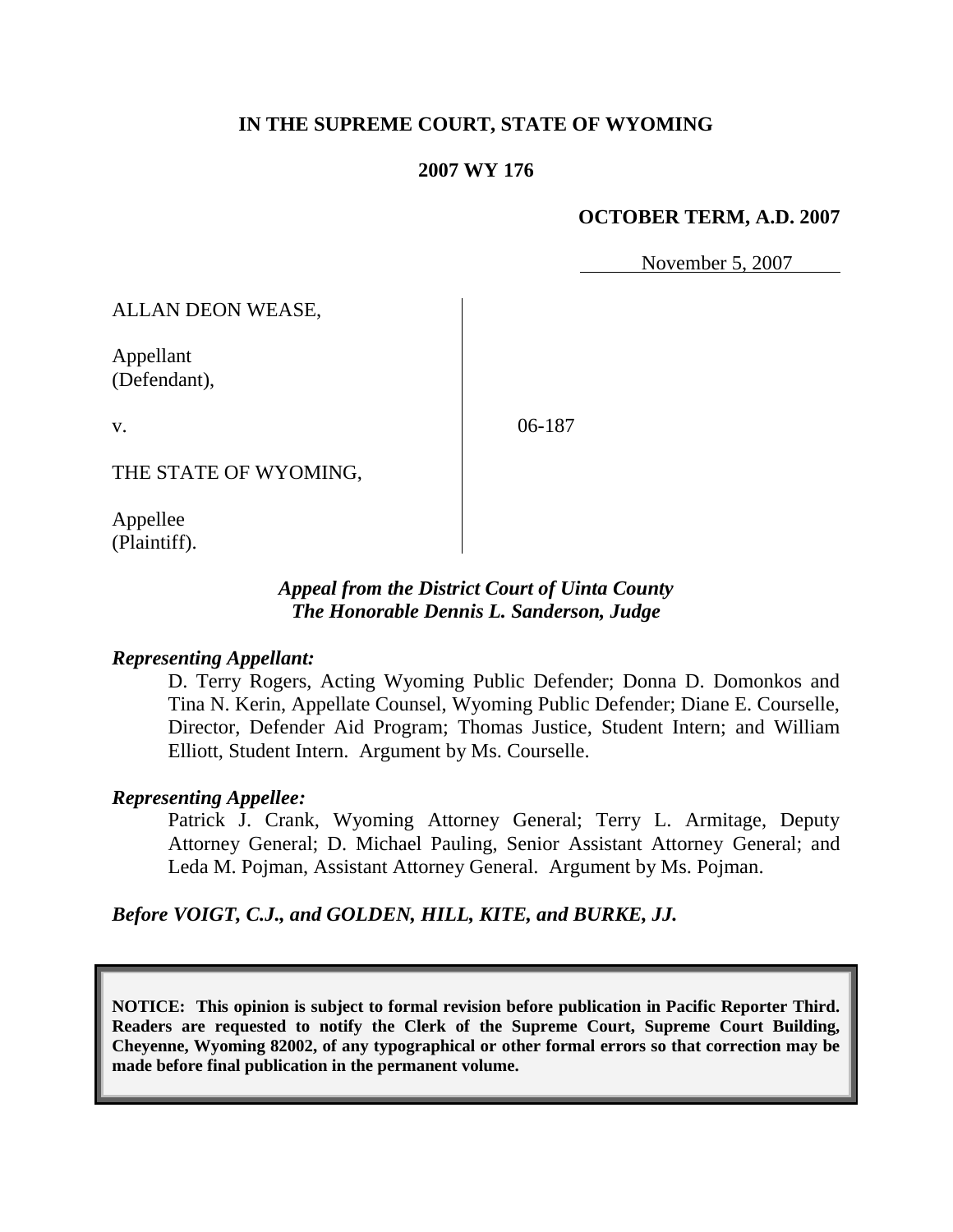# **HILL,** Justice.

[¶1] The Appellant, Allan Deon Wease (Wease), seeks review of his twelve convictions for various sex crimes, including second degree sexual assault, third degree sexual assault, and immoral or indecent acts with a child. Wease contends that with respect to Count V of his convictions, he was sentenced under a statute that did not take effect until after the crime was committed. The State concedes this error and agrees that the case must be remanded to the district court for resentencing on that matter.

[¶2] With respect to Count VII, Wease contends that the State failed to prove the temporal element of that crime (that the crime occurred within the time limits specified in the instructions given to the jury by the district court, based on the third amended Information). At trial, the State conceded that it had failed to prove that element of the crime and told the jury it should acquit. However, the jury convicted anyway. On appeal, the State propounds an argument that the evidence of the temporal element of the crime was adequate. We do not agree with that argument, and we will reverse that conviction and direct that Count VII be dismissed on remand.

[¶3] Wease also contends that the State overwhelmed the jury with literally hundreds of instances of prior bad acts in violation of W.R.E. 404(b) and our jurisprudence with respect to that rule. We will conclude that this contention does not require the reversal of Wease's other eleven convictions.

[¶4] Finally, Wease contends that his defense attorney was ineffective because he failed to develop any sort of strategy to limit the wholesale admission of W.R.E. 404(b) evidence. We will conclude that defense counsel's performance was adequate and did not prejudice Wease's case.

[¶5] We will reverse in part, affirm in part, and remand to the district court for further proceedings consistent with this opinion.

### **ISSUES**

[¶6] Wease articulates these issues:

I. Did the district court impose an illegal sentence when it sentenced Mr. Wease in accordance with the postamendment sexual assault statute despite the fact that the State established the criminal offense occurred before the statute was amended in 1997?

II. Was the evidence convicting Mr. Wease of the criminal act charged in Count VII insufficient because the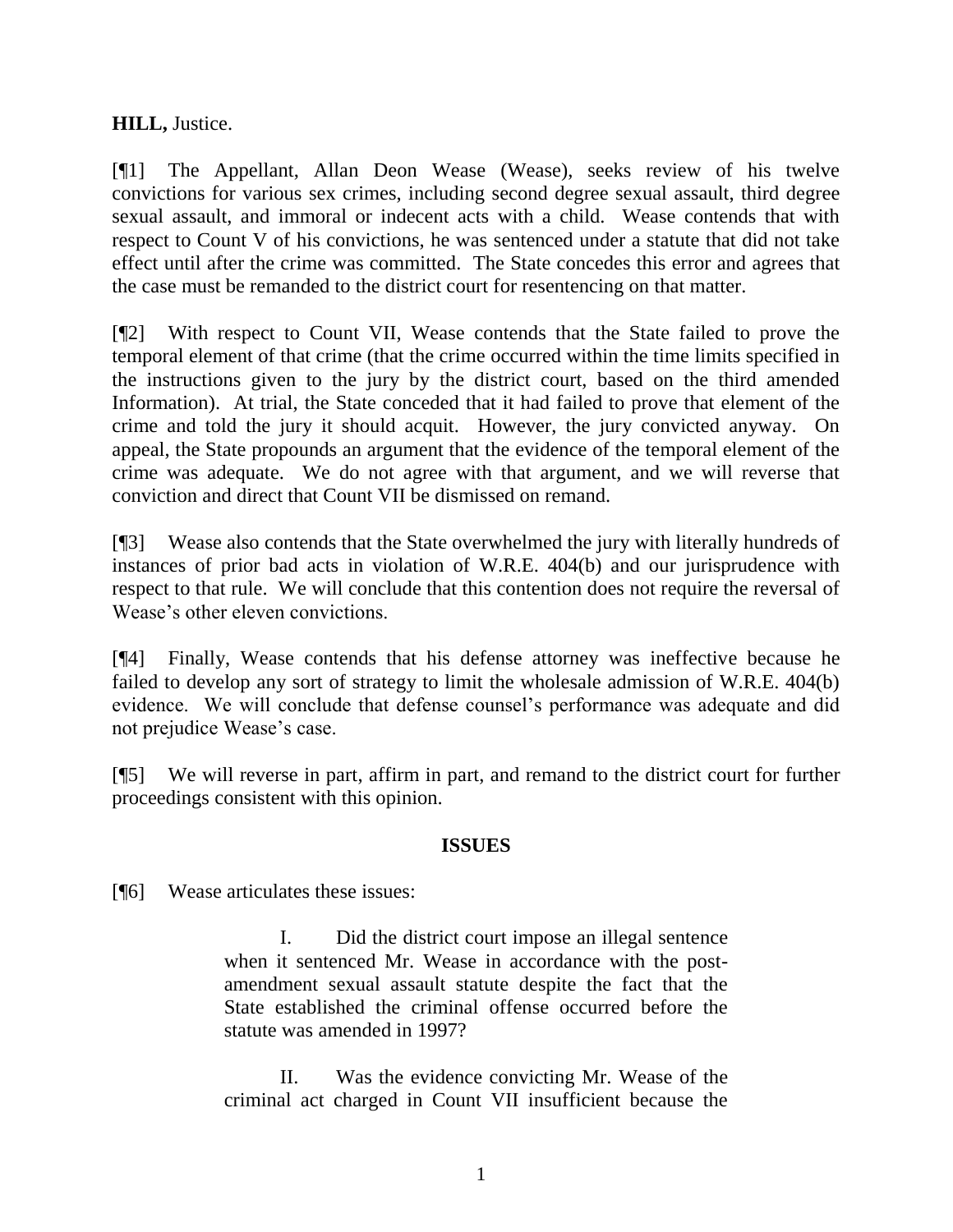State failed to establish that the criminal offense occurred within the time period charged in the third amended information?

III. Did plain error occur when the State overwhelmed the jury with substantial uncharged misconduct evidence which was unduly prejudicial or beyond the scope of the parties' 404(b) stipulation and the trial court failed to take adequate measures to limit the problems with its reckless approach to its evidentiary presentation?

IV. Did trial counsel's failure to develop any meaningful strategy to address the uncharged misconduct and notice issues amount to ineffective assistance of counsel because it led to the virtually unrestricted admission of so much uncharged misconduct that the jury's determination of the issues had to be adversely affected?

The State rephrases the issues somewhat:

I. [Wease's] sentence on Count V exceeded the statutory limits in effect at the time of the offense; thus, [his] sentence on that Count is illegal.

II. Was there sufficient evidence to find [Wease] guilty of Count [VII]?

III. Did the district court err in admitting stipulated uncharged misconduct evidence and was [Wease] prejudiced by the same? Moreover, did the State unnecessarily complicate the presentation of evidence and fail to give proper notice of the sexual intrusion charged in Count III?

IV. Was [Wease's] trial counsel ineffective?

In his reply brief, Wease asserts that the State raised these new issues:

I. In response to Mr. Wease's claim that the evidence was legally insufficient to support conviction on Count VII, the State makes the new argument that the testimony regarding when the alleged offense occurred was only a few months, rather than over one year, from the time period charged.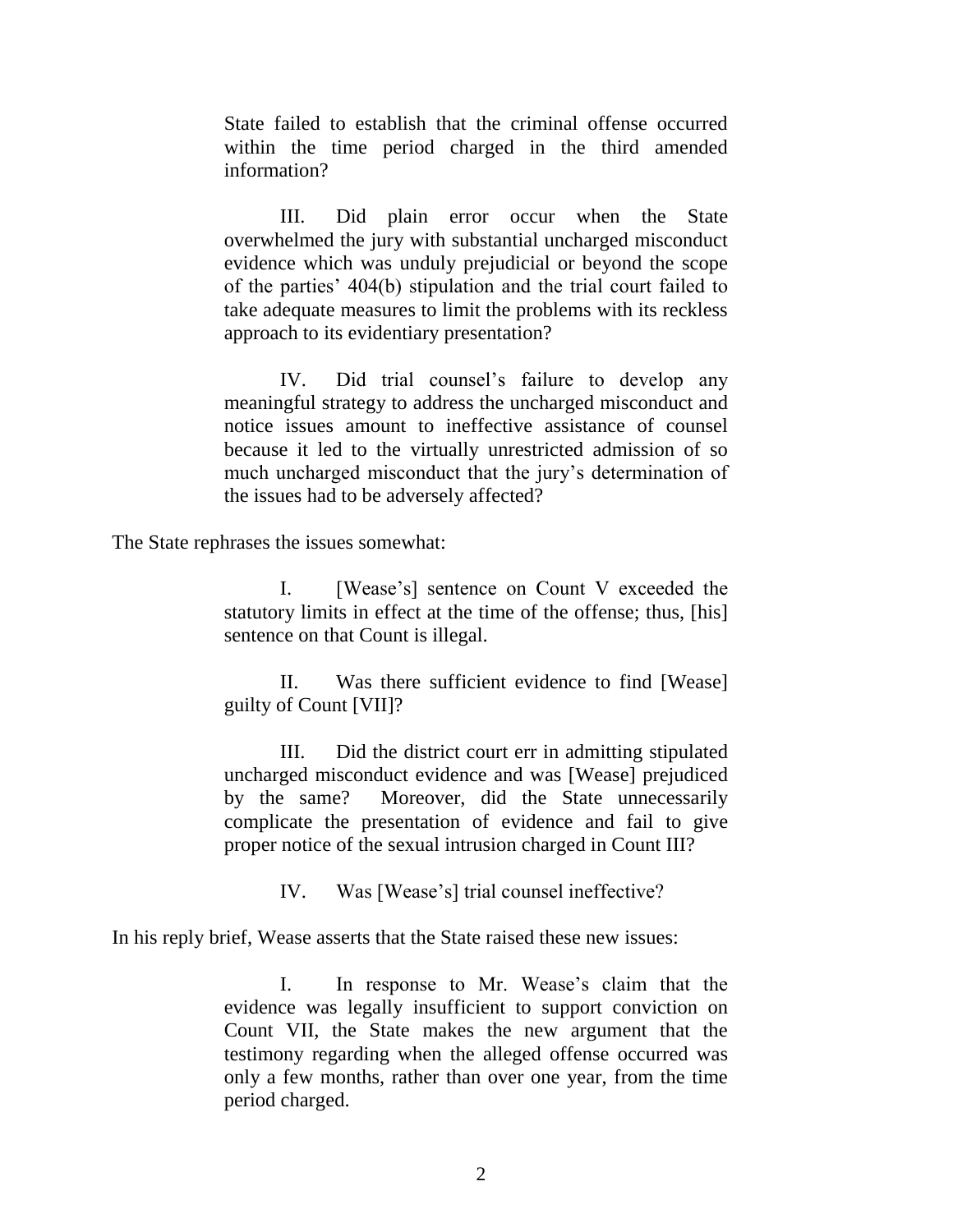II. The State makes the new argument that, because Mr. Wease entered a stipulation regarding what evidence could be introduced pursuant to W.R.E. 404(b), he cannot object to any of the W.R.E. 404(b) evidence, because the stipulation makes any error "invited."

III. The State makes the new argument that because Mr. Wease did not file a request for notice of the State's intent to introduce W.R.E. 404(b) evidence, he has waived any objection to the State's introduction of other bad acts evidence which may have departed from the reasonably anticipated scope of the stipulation?

# **FACTS AND PROCEEDINGS**

[¶7] The first Information was filed in this case in the district court on July 14, 2005. It alleged twelve distinct crimes that occurred between the years 1994 and 2005. The Information was amended many times. The Information which enumerated the crimes considered by the jury at trial was filed of record on February 8, 2006 (the trial began on February 6, 2006). It also alleged twelve distinct crimes that occurred between 1993 and 2005, and it is those twelve counts that we will describe in more detail later in our discussion. The trial in this case took place from February 6, 2006, through February 9, 2006, so it is readily evident that the elements of the crimes (especially as to dates) did not become solidified until much of the testimony was in.

[¶8] The record also reflects that the State filed a Notice of Intent to Use Evidence Pursuant to W.R.E. 404(b) on October 28, 2005. At a hearing held on November 2, 2005, the defense asked for additional time to respond to that notice, and the district court indicated that it would be taken up at a future date. The matter was again broached at a motion hearing held on January 17, 2006. Eventually, the parties reached a general sort of agreement/stipulation and established a so-called "road map" to the 404(b) evidence that the State intended to introduce. In many ways, that road map mirrored the affidavit of the investigating police officers, which summarized the statements given by each of the victims.

[¶9] The matters that became the subject of this criminal prosecution first came to light when Wease made salacious overtures to a co-worker in October of 2004. The co-worker complained of a headache, and Wease suggested a cure for that would be for Wease to rub the co-worker's genitals. The co-worker declined that offer. Wease also asked the co-worker to pose nude for him, but that offer was also declined. The co-worker reported this conduct to his supervisor (because he felt he was "violated"). The co-worker also told Charles Brown about it on May 18, 2005. The co-worker said that Brown became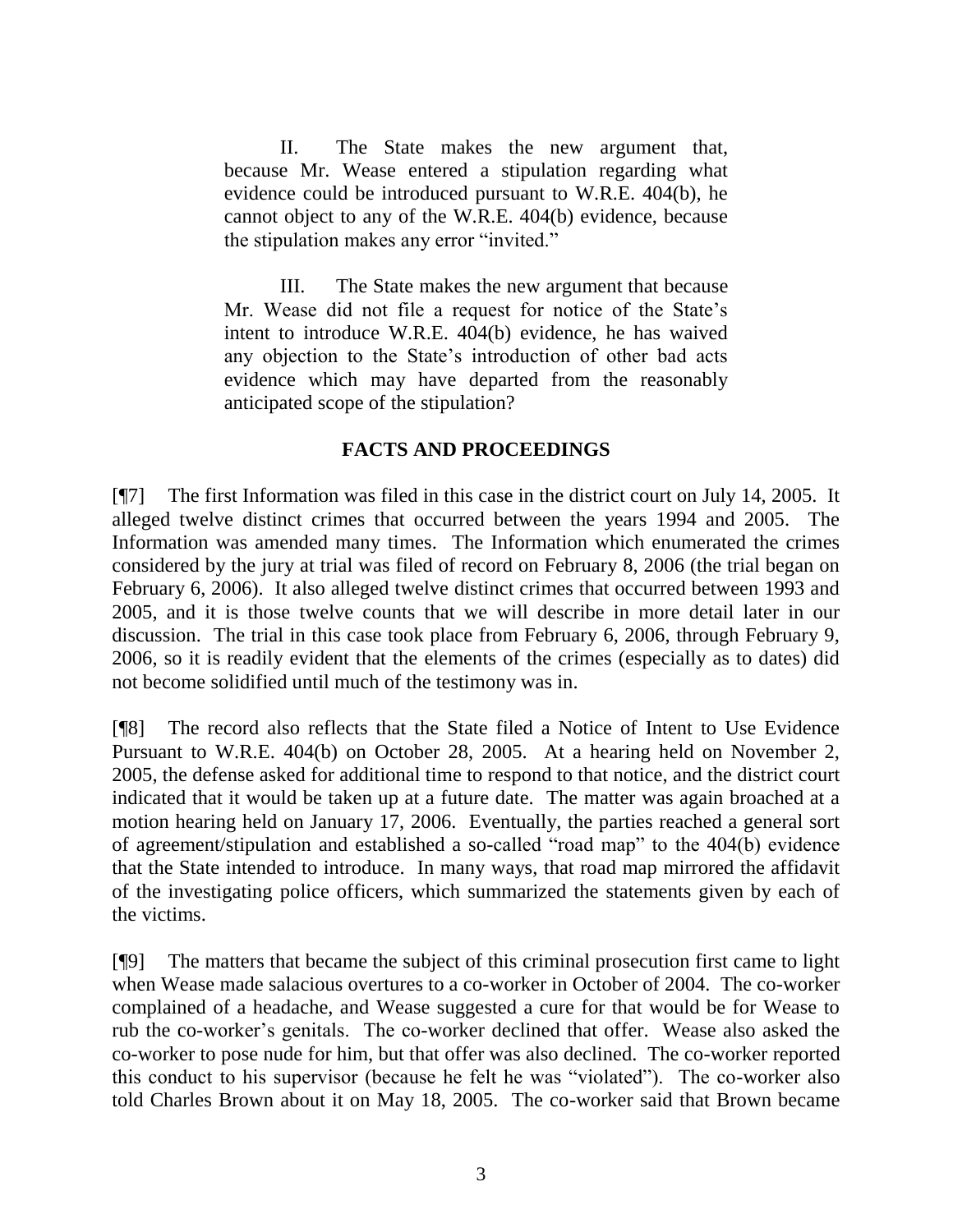very angry about it. The co-worker admitted in cross-examination that he knew that Brown had a father/son-like relationship with two of Wease's potential victims (although they had not yet been identified as victims), and that Brown would get angry when he was told about Wease's behavior (because Wease also had considerable contact with those children). On the night of May 18-19, 2005, Wease was stabbed and Wease believed it was Brown who did it. At the conclusion of this testimony, the district court gave this limiting instruction with defense counsel's acquiescence:

> You are instructed that the testimony of the last witness was provided solely to put into context the testimony of the next witness to show why the next witness reported to the police. You're not to consider the evidence as a showing of character of the Defendant or that he acted in conformity with that character trait.

[¶10] Charles Brown testified that Wease was a neighbor of his in Mountain View and that in May of 2005 he had a discussion about Wease with the witness described immediately above. The behavior of Wease described above was not repeated, but Brown related that its content "made me sick to my stomach." Brown went on to describe his close relationship with two boys, JS and BG, who were the children of a former girlfriend. Brown reached BG by phone and asked him if "anything had happened" between him and Wease. After a few moments of pausing, BG said, "Yes." Brown then set out to find Wease, but another friend talked him into going to the police instead. Brown happened upon a police officer in Lyman and reported what BG had told him. Although Brown was still in a fury, he eventually went home and did not go out again that night. On cross-examination, Brown admitted he knew that JS and BG had been investigated for child sexual abuse incidents perpetrated by them on other children.

[¶11] Sheriff's Deputy Jensen Odde undertook an investigation of BG's allegations of sexual assault against Wease on May 19, 2005. On that same date, Odde was called to the scene of an incident where it was reported that Wease had fallen on a knife. Odde was very skeptical that that could have occurred, based on his examination of the crime scene, and he also observed that Wease had cuts on his wrists that may have connoted a suicide attempt. Odde also found an empty pill bottle that augmented the suicide angle, and so he looked for a suicide note at the scene. Some writing was found on a bathroom wall to this effect: "I can't take the lies any more, you bastards. Meet you in hell. Cass." It appeared that Wease had written that note (suicide note?). A black Sharpie marker was found near the note that was written on the wall. Two empty pill bottles that had contained Lexapro were also found in the bathroom (Wease was taking Lexapro). It appeared that Wease had vomited on the floor in that area of his residence (but that material was not examined forensically to tie it to the Lexapro).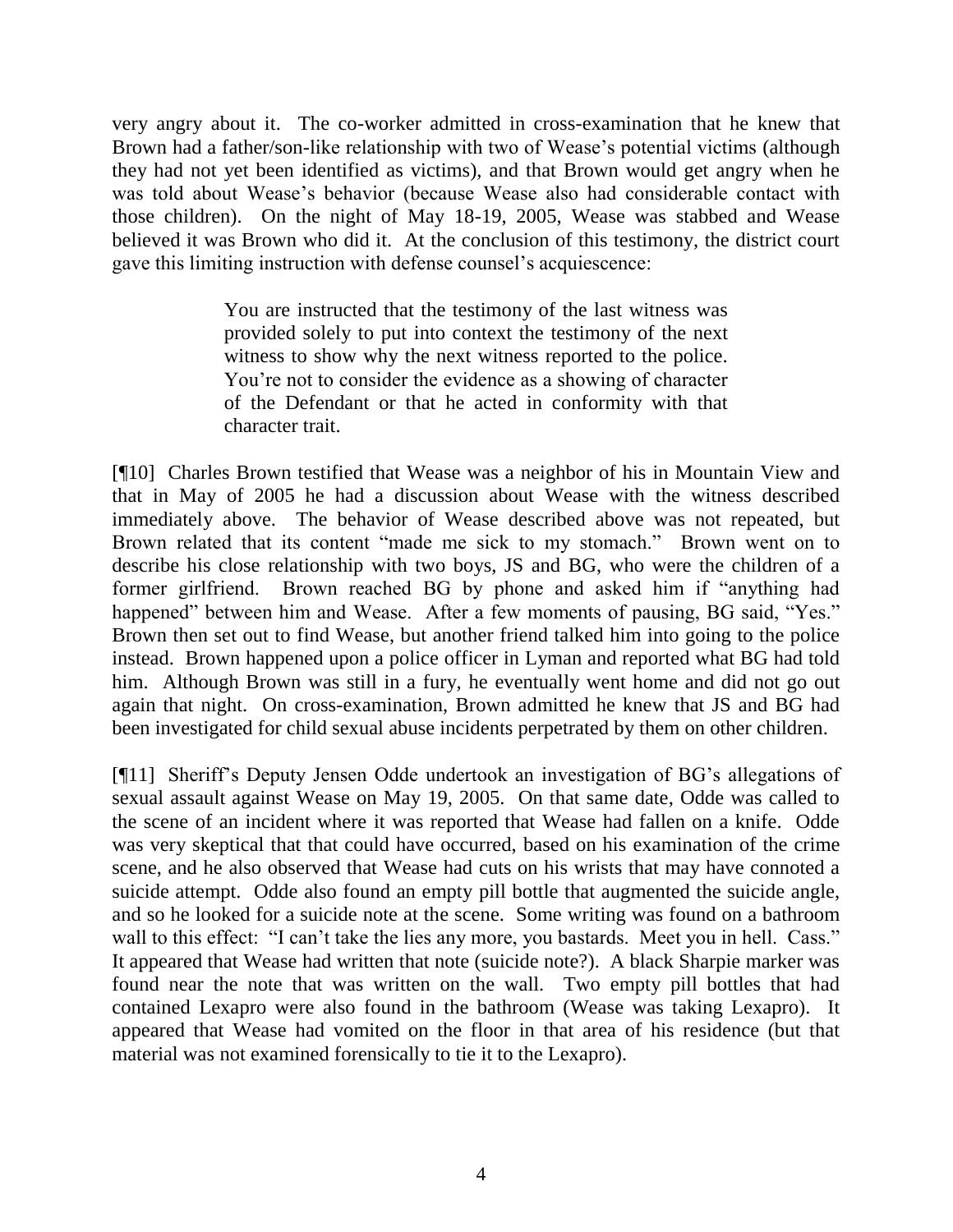[¶12] Lyman Police Officer Aaron Roberts testified about the investigation he conducted at Wease's home on May 19, 2005. He ascertained that one of Wease's sons had called for an ambulance because he thought his father had had a heart attack and had fallen on the knife when he had the heart attack. Wease stated that he had passed out and fallen on the knife. Roberts' investigation of the scene led him to believe that Wease had attempted suicide.

[¶13] All of the information set out above was viewed by the parties as background information that explained why the subsequent investigation into Wease's sexual abuse of children was initiated. In other words, it served to introduce the first part of the larger "story," which was then followed by the testimony of victims of Wease's abuse and how he lured them into those activities.

# **The Victims -** [**BG]**

[¶14] BG was the first victim to testify (dob June 26, 1990). Counts III and IV of the twelve counts involved BG. We set them out below as they appeared in the instructions to the jury:

# **JURY INSTRUCTION NO. 19**

The elements of the crime of Sexual Assault in the Third Degree, as charged in **Count III** of this case are:

- 1. Between January 1, 1999 and June 26, 2001
- 2. In Uinta County, Wyoming
- 3. The Defendant, Allan Deon Wease
- 4. Inflicted sexual intrusion upon [BG]
- 5. The Defendant was at least four years older than

[BG]; and

6. [BG] was under the age of sixteen years.

During the time frame alleged in the instruction, Wyo. Stat. Ann. § 6-2-304 (LexisNexis 2001) provided:

**§ 6-2-304. Sexual assault in the third degree.**

**(a) An actor commits sexual assault in the third degree if, under circumstances not constituting sexual assault in the first or second degree:**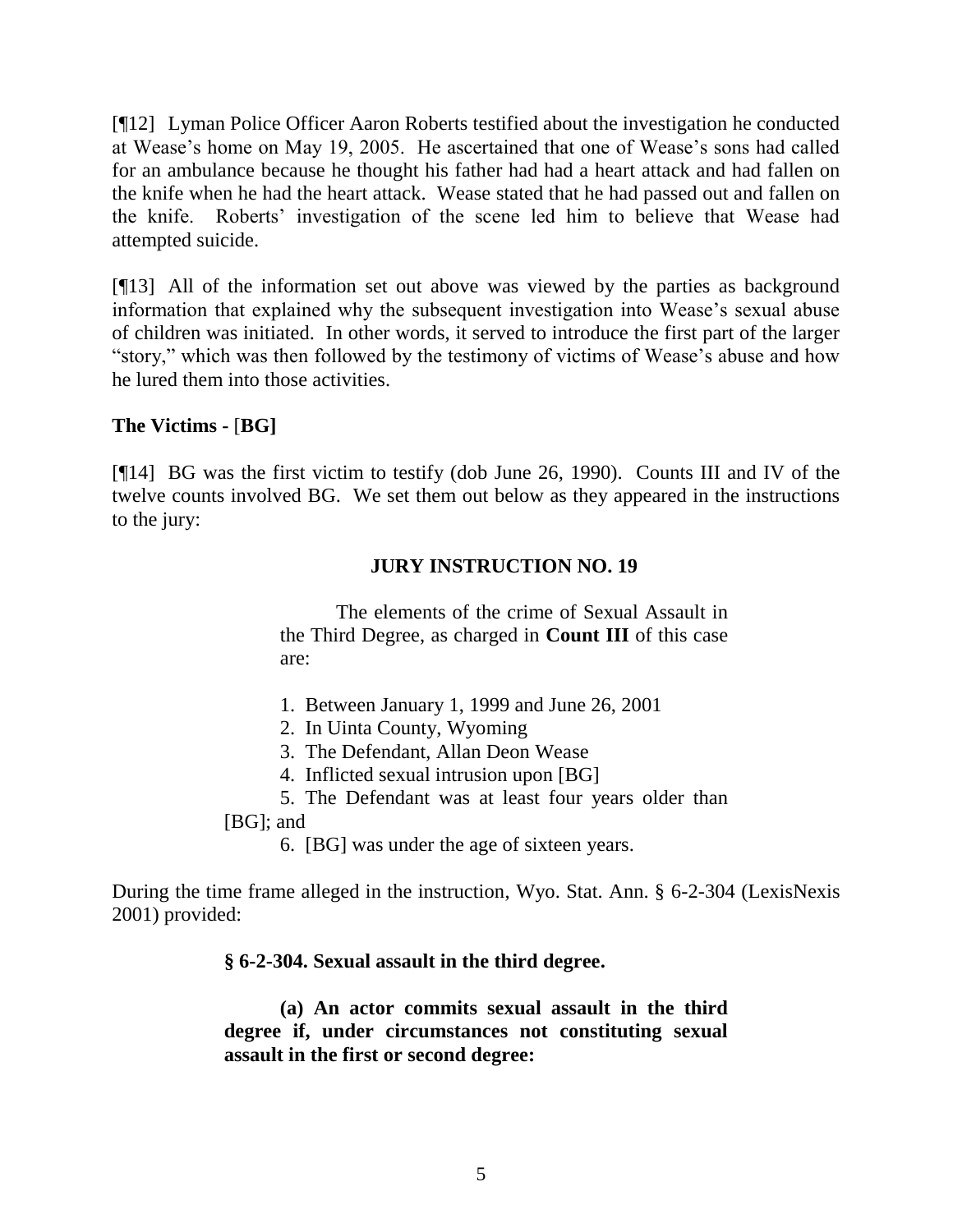## **(i) The actor is at least four (4) years older than the victim and inflicts sexual intrusion on a victim under the age of (16) years**; or

(ii) The actor is an adult and subjects a victim under the age of fourteen (14) years to sexual contact without inflicting sexual intrusion on the victim and without causing serious bodily injury to the victim;

(iii) The actor subjects a victim to sexual contact under any of the circumstances of W.S.  $6-2-302(a)(i)$  through (iv) or  $6-2-303(a)(i)$  through (vi) without inflicting sexual intrusion on the victim and without causing serious bodily injury to the victim. [Emphasis added.]

"Sexual intrusion" was defined by Wyo. Stat. Ann. § 6-2-301(a)(vii) (LexisNexis 2001) as:

(vii) "Sexual intrusion" means:

(A) Any intrusion, however slight, by any object or any part of a person's body, except the mouth, tongue or penis, into the genital or anal opening of another person's body if that sexual intrusion can reasonably be construed as being for the purposes of sexual arousal, gratification or abuse; or

(B) Sexual intercourse, cunnilingus, fellatio, analingus or anal intercourse with or without emission.

### **JURY INSTRUCTION No. 20**

The elements of the crime of Taking Indecent Liberties with a Child, as charged in **Count IV** of this case are:

1. Between January 1, 1999 and June 2, 2001

- 2. In Uinta County, Wyoming
- 3. The Defendant, Allan Deon Wease
- 4. Knowingly took indecent liberties with [BG], a

child.

At the time the crime was alleged to have been committed, Wyo. Stat. Ann. § 14-3-105 (LexisNexis 2001) provided: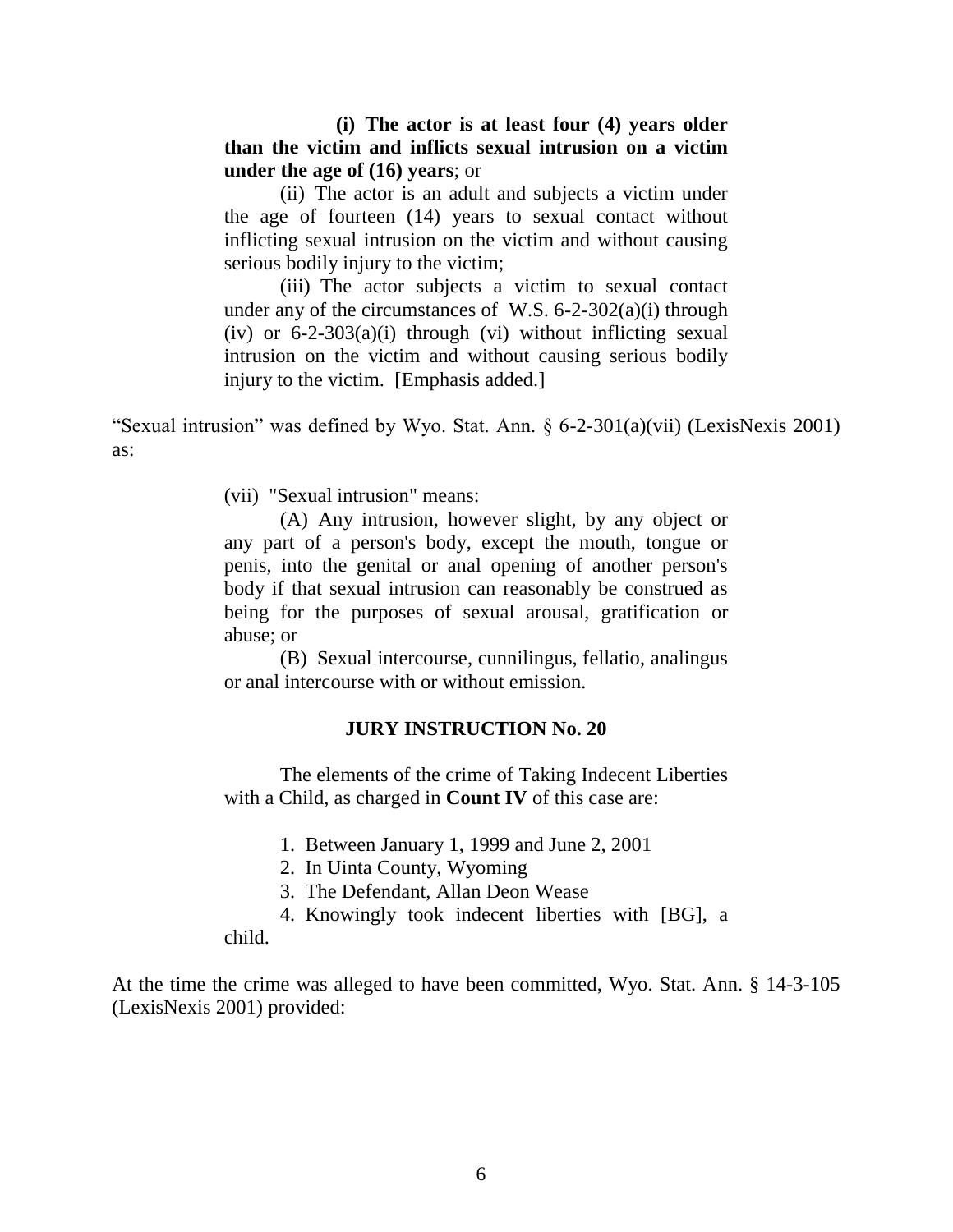# **§ 14-3-105. Immoral or Indecent acts; penalty.<sup>1</sup>**

(a) Except under circumstances constituting sexual assault in the first, second or third degree as defined by W.S. 6-2-302 through 6-2-304, any person knowingly taking immodest, immoral or indecent liberties with any child or knowingly causing or encouraging any child to cause or encourage another child to commit with him any immoral or indecent act is guilty of a felony.

[¶15] With respect to Count IV, the jury was also instructed:

### **JURY INSTRUCTION NO. 21(a)**

You are instructed that in **Count IV** the State offers two alternative theories on which it asks you to convict the defendant of Indecent Liberties With a Child. The first theory the State propounds is that the defendant provided pornographic magazines to [BG] and promoted [BG's] viewing of those photographic images. The second theory the State propounds is that the defendant manually manipulated [BG's] penis after making [BG] disrobe in his presence.

Because you are being asked to consider these alternative theories propounded by the State, it is a requirement of the law that to convict the defendant you must agree unanimously on the basis for a conviction. A conviction cannot be returned based on some jurors being convinced beyond a reasonable doubt that one theory has been proven, and all the rest of the jurors believing another theory has been proven beyond a reasonable doubt.

Therefore, as to your verdict on **Count IV**, if you decide unanimously that one theory, or the other, or all have been proven beyond a reasonable doubt, you should mark the line for the appropriate theory on Count IV. [304]

[¶16] In his testimony, BG related that his best friend was Wease's son, JW, and that he frequently visited Wease's home to play with JW. In 2000 or 2001, BG recalled an incident that took place in Wease's garage. Wease asked BG to go to the garage with him where he showed BG a magazine with pictures of naked men and women. Wease also rubbed his hand over BG's clothed penis. BG resisted and tried to leave, but Wease

l

<sup>&</sup>lt;sup>1</sup> This statute was repealed in 2007 and is now included within Wyo. Stat. Ann. §§ 6-2-314 through 6-2-319 (LexisNexis 2007).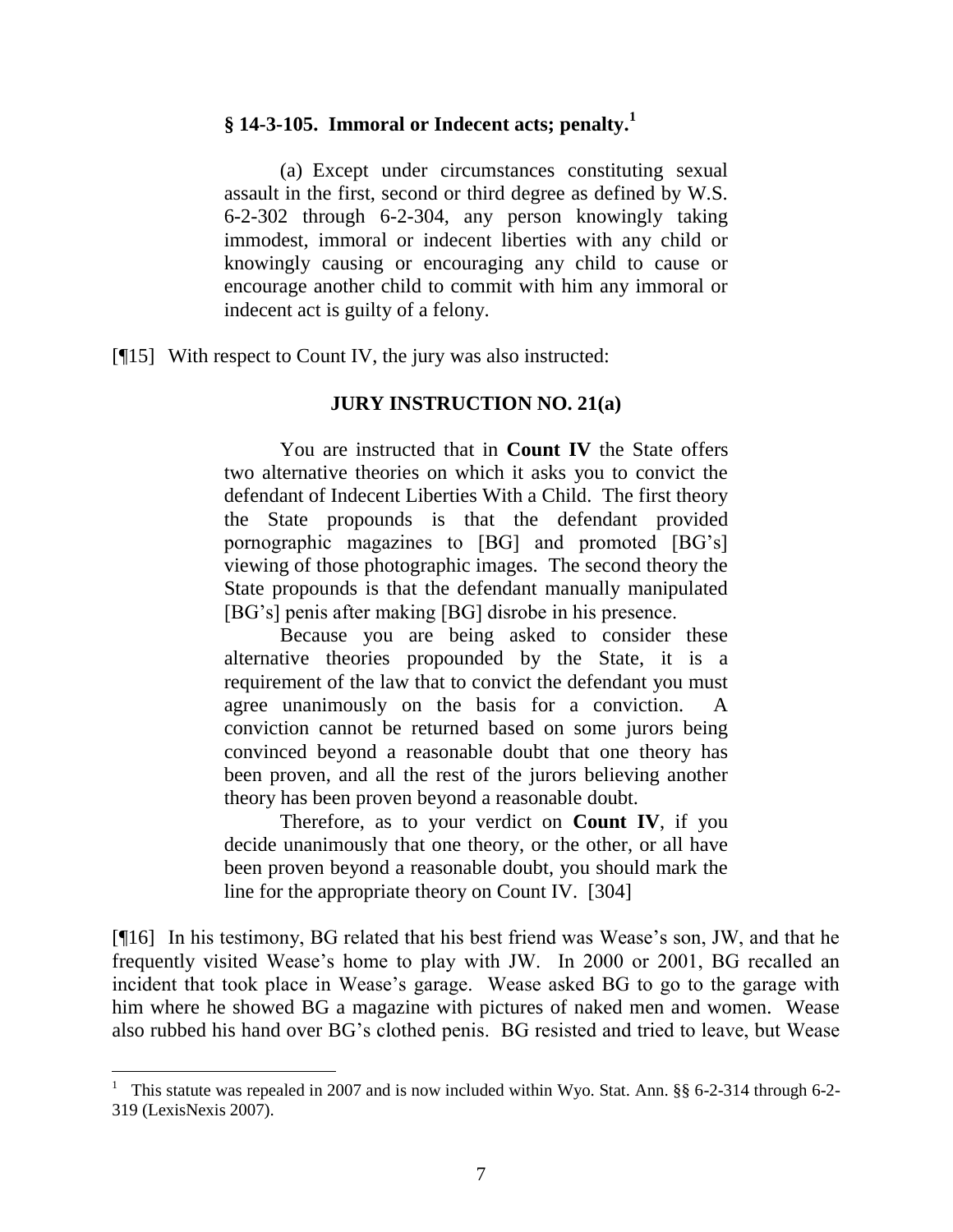pulled down his pants and underwear and tried to get BG to rub his penis or to suck his penis. BG still resisted and proceeded to leave the garage. Wease told BG he should not tell or they would both get into trouble.

[¶17] A week or two after that, BG was playing with JW at the Wease home and Wease asked them both to come into his bedroom. Wease locked the bedroom door from the inside (with a slide type lock). He showed them a collection of pornographic magazines (naked men, naked men and women together, etc.). The boys wanted to look at the magazines, but Wease said there was something they had to do first: "…you have to let me touch you and you have to touch me." At first Wease touched the boys' penises while they were clothed, but eventually it led to Wease performing fellatio on BG, while JW did the same thing to Wease. This activity continued for about forty-five minutes, until Wease ejaculated. BG testified that neither he nor JW left (which is what they wanted to do) because Wease impressed upon them that they would be in trouble if they left or if they told about what happened. When asked by the prosecutor how many times these sorts of things happened, BG responded "…too many to count…," and that it went on from the time he was nine or ten years old until he was thirteen or fourteen (2000-2005). The prosecutor continued questioning, and BG related that it happened "… about three to five times a month, if not more." The same testimony was repeated yet again with additional details. BG also related an incident that occurred in Utah, while they were there camping, wherein the same threesome engaged in oral sex. The incidents were reviewed yet again, and some additional ones mentioned by BG during the course of that review. Also during the course of this lengthy testimony, BG related that Wease bribed both him and JW with a variety of items including baseball cards, use of a dune buggy, camping and hunting trips, etc. In addition, Wease threatened them with getting in "trouble," not being allowed to play together (they were like brothers), and he even threatened both himself (i.e., suicide), and them, with a gun on several occasions.

[¶18] At this point in the testimony, the district court called a recess and invited counsel into his chambers. This discussion followed:

> THE COURT: During the course of this testimony, there's been testimony of I don't know how many acts of sexual relations with this young man that have been testified to. I don't know and I'm sure as heck the jury, unless its covered, would know which one is charged and which one is 404. Maybe that will come out. But I am going to give a limiting instruction at the conclusion of the direct evidence. Mr. Peterson and Mr. Skog, you can go out and discuss this, but I want the instruction to first tell that the testimony of this witness involved evidence of incidents on such and such, which is the charged offense. All of the rest is being offered to prove – and, again, you can state since this is a stipulated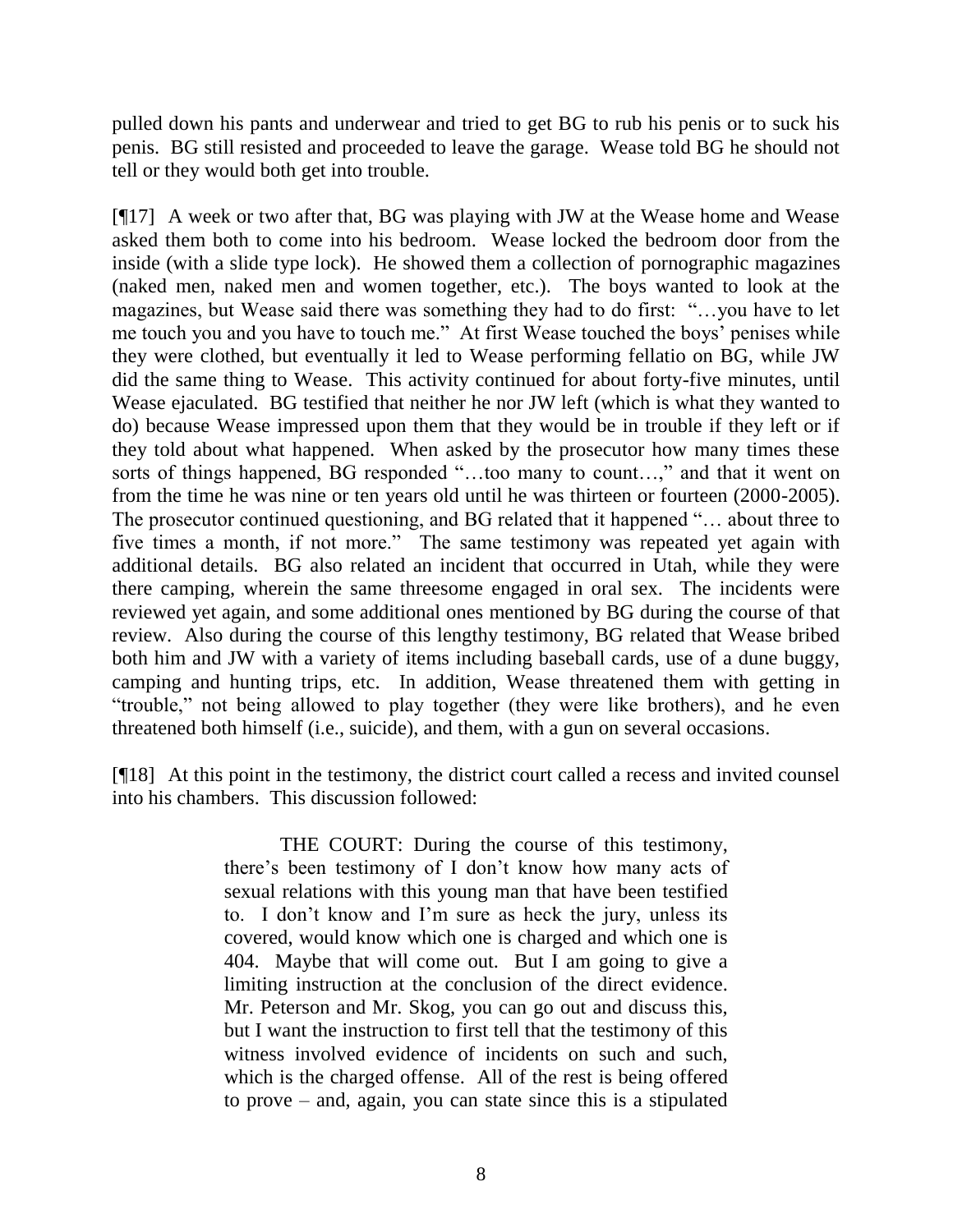matter between the Defense and State as to why it comes in, what the proper purpose is; and I'll instruct them that they're not to consider these other acts for any other purpose.

Now, I'll let you do that because as I'm going through and hearing all of this, I'm greatly concerned, quite frankly, about the prejudicial effect that all of these things are going to have. But I'm going to do my best to limit it to that. That's basically where we're at. So please get that done before the recess is over.

[¶19] Counsel apparently discussed this matter amongst themselves and then the prosecutor came back into the judge's chambers to explain why he could not do what the district court had asked. The district court then enlarged upon his concerns:

> THE COURT: All right. Well, first of all, I think you've addressed a fundamental problem in this case. I realize that you get these things that involve allegations of multiple bad acts. The problem here goes to the very fundamentals behind Rule 404(b). And I don't know. I'm a little incredulous as to what you're saying. I hope you're not saying, "Judge, we don't know which one we're charging this Defendant with. The Jury can pick whichever one they want." Now, that's all I'm trying to do, is get some order out of this. But whether they ask for one or not–I, quite frankly, don't know whether it's a tactic of the Defense, if they're not asking for one, to simply create plain error. And you ought to understand that, also.

> This Court has a duty not to act as the Defense attorney, to make sure that everyone here gets a fair trial. So I'm going to try to instruct the Jury so that they can weigh the evidence and what it's for as to which one is the charged count and which one is being brought in. But the purpose of 404(b), when you have other wrongs or bad acts, it can be done for a purpose and a proper purpose. I'm going to instruct the Jury that they can consider it for that proper purpose. My point in doing so is to eliminate, as best I can, the possibility that this evidence will be considered for an improper purpose.

So if you want to object about that, Mr. Peterson, consider where you're going because the next step is you are on the verge of a mistrial.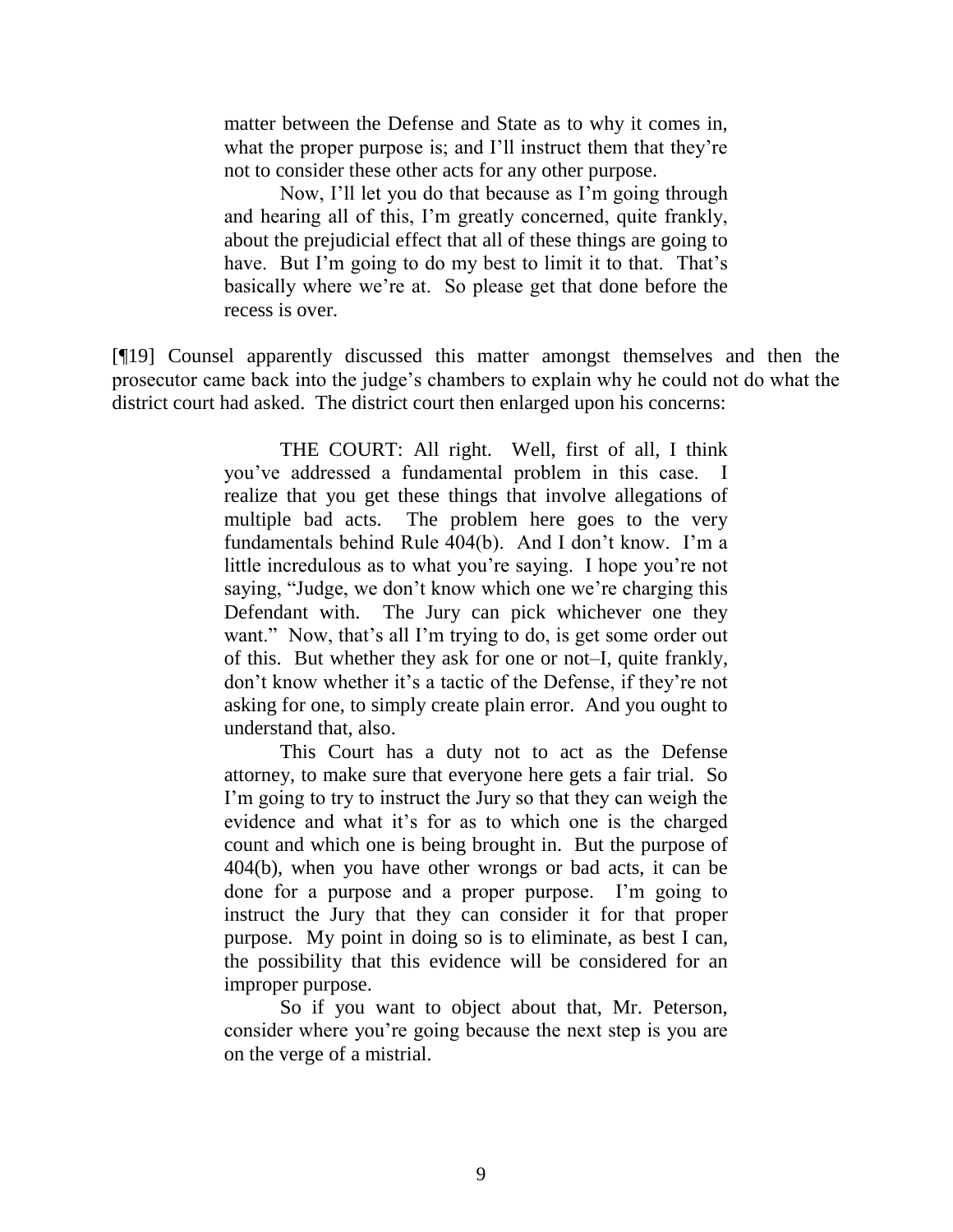[¶20] This recess continued for some considerable more time, and it was determined that the parties would reserve further addressing the trial court's concerns until the end of BG's testimony. At the end of the recess, the district court returned to the courtroom and addressed the jury as follows:

> THE COURT: All right. Ladies and Gentlemen, this has been an hour long recess and I apologize for that. During the course of the case, there are legal issues that come up that we need to, sometimes, resolve as we're going. I guess we're kind of doing this on the fly. That was what had occurred during this last recess. I know it's difficult. I tell you that you can't talk about the case and I just hope that you either have a lot of fishing stories or something else when these breaks occur. We'll try to keep things moving along but you have to understand, this happens sometimes and we're doing our best.

[¶21] BG resumed the stand as a witness and again summarized the many pages of his earlier testimony, essentially repeating most all of Wease's bad acts again, and then testifying about several other instances of oral sex that occurred at various places throughout Lincoln County. BG also related that he engaged in sexual touching with one of his friends who was several years younger than BG. He testified that Wease had encouraged him to do that and then to get those friends to come over and they all would do it together. It is this incident that sparked an investigation into BG's behavior with his young friend (it was reported by the friend's mother). BG was contacted by the authorities about it and underwent some counseling. During that counseling, he did not reveal what he was doing with Wease because he was afraid to.

[¶22] At the end of the direct examination of BG, it was agreed that the parties and the district court would work on a limiting instruction that could be given to the jury at the end of the cross-examination of BG. That was done as follows:

> THE COURT: … Ladies and Gentlemen, I've got what's called a limiting instruction to give you. This last witness has testified about several instances of alleged misconduct on the part of the Defendant involving this witness over a period of years. The evidence has been allowed to come to you by stipulation of the parties for two separate purposes. The first is to prove the specific crimes charged in Counts III and IV of the Information. These counts involve the first incident that the witness testified to that occurred in the Defendant's bedroom involving the Defendant, the Witness, [BG], and [JW]. All other alleged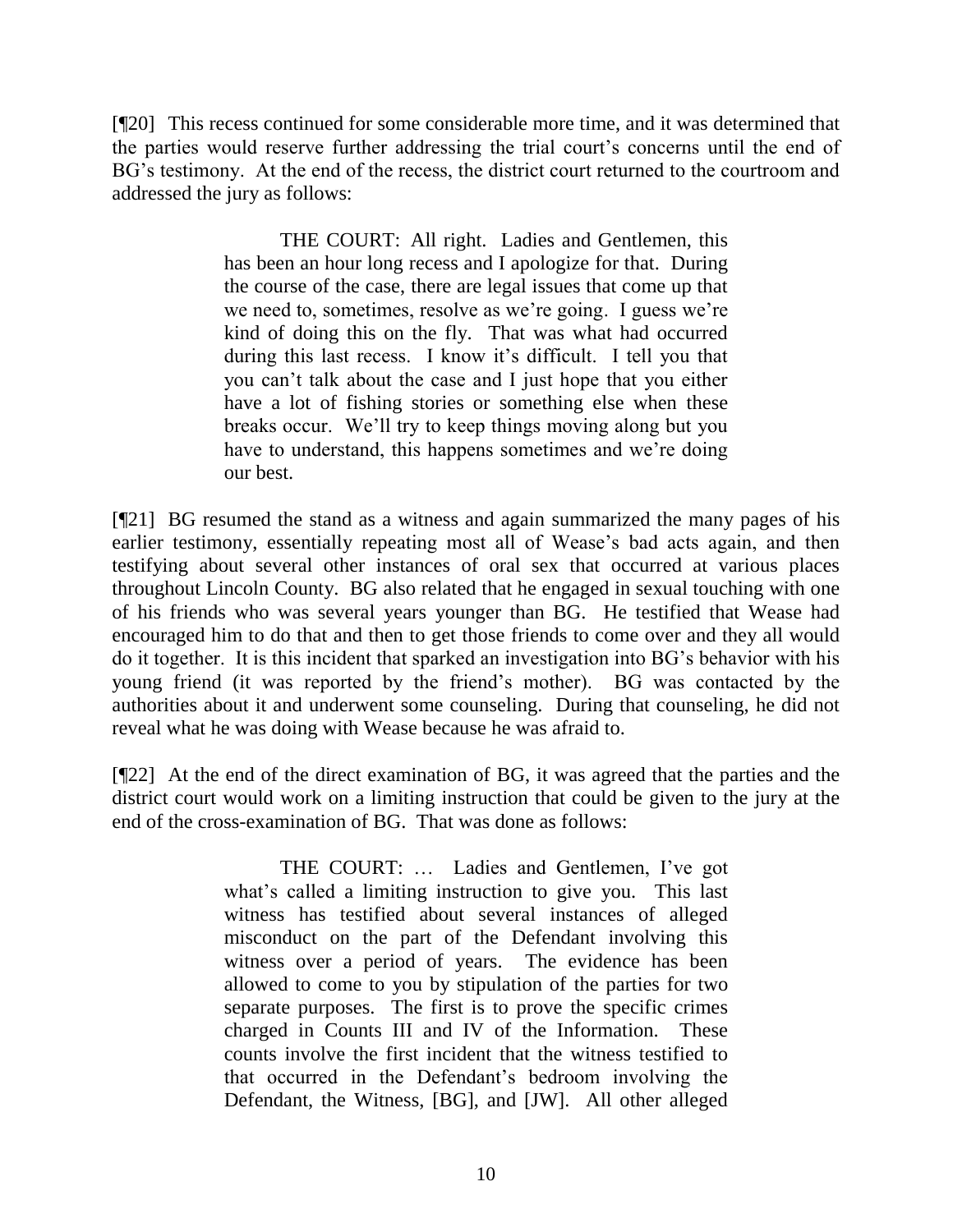incidents are offered solely for a second purpose, that is to provide evidence of the natural progression of the facts, course of conduct and to show the Defendant's conduct with [BG]. Under the rules of evidence, these other instances of alleged misconduct may not be received into evidence to prove that the Defendant had a certain character trait and that he acted in conformity with that character trait. You are instructed that you shall not consider any uncharged acts of misconduct as proof that the defendant had a particular character trait or that he acted in conformity with that character trait.

### **The Victims – [JW]**

[¶23] The second victim to testify was JW (dob – August 26, 1989). BG was JW's best friend during the years that the crimes at issue in this case were committed. Wease was JW's adoptive father and he lived with Wease from the time he was three-years-old until October 2003. JW was the subject of Counts I and II of the complaint:

### **JURY INSTRUCTION NO. 16**

The elements of the crime of Sexual Assault in the Third Degree, as charged in **Count I** of this case are:

- 1. Between October 1, 2002 and October 17, 2003
- 2. In Uinta County, Wyoming.
- 3. The Defendant, Allan Deon Wease
- 4. Inflicted sexual intrusion upon [JW]
- 5. The Defendant was at least four years older than [JW]
- 6. [JW] was under the age of sixteen years.

### **JURY INSTRUCTION No. 17**

The elements of the crime of Taking Indecent Liberties with a Child, as charged in **Count II** of this case are:

- 1. Between October 1, 2002 and October 17, 2003
- 2. In Uinta County, Wyoming
- 3. The Defendant, Allan Deon Wease

<sup>&</sup>lt;sup>2</sup> The statutes in effect during this time period were the same ones applicable to the Counts involving BG.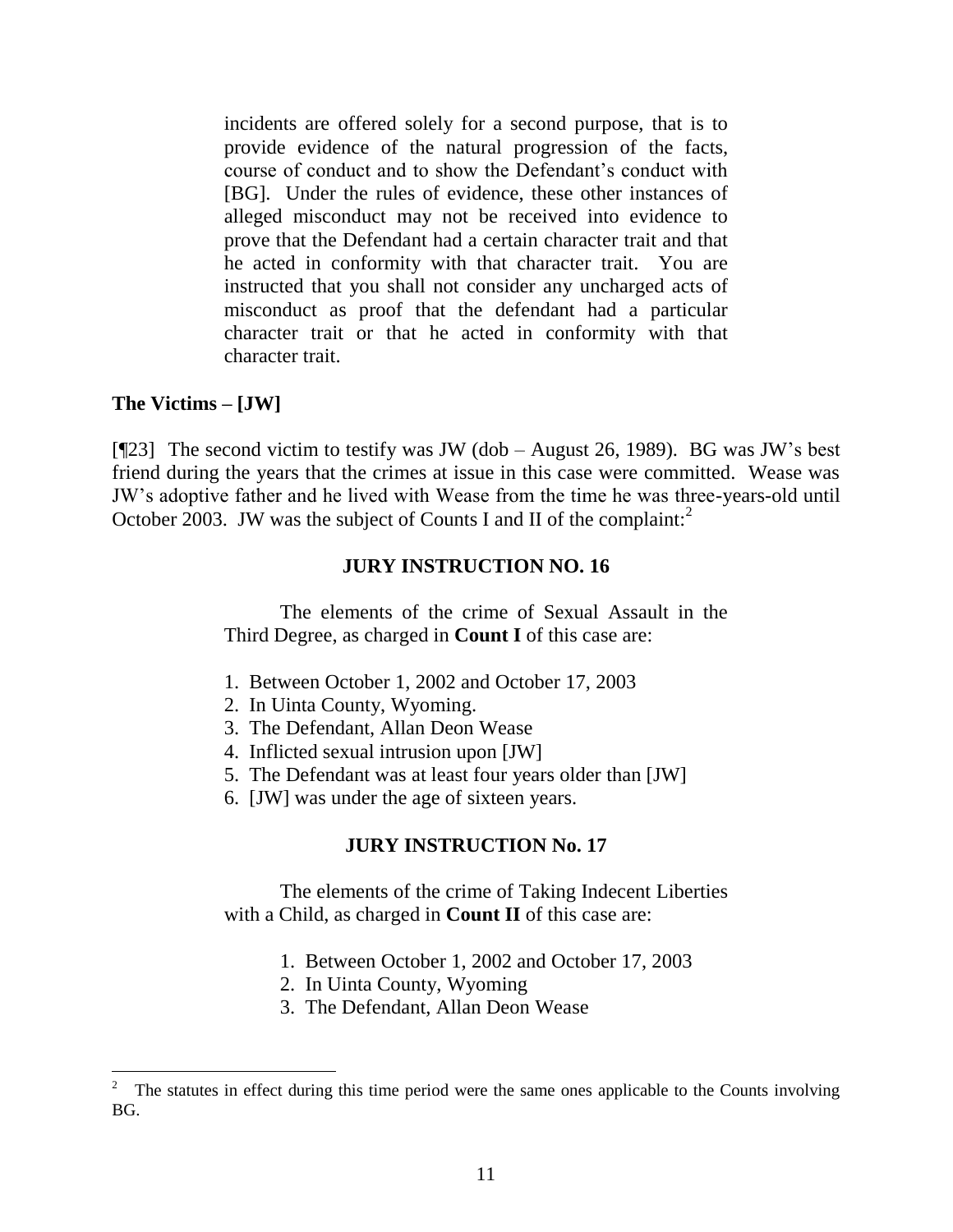# 4. Knowingly took indecent liberties with [JW], a child.

[¶24] JW related that, when he was eight or nine years old, Wease called JW into Wease's bedroom and put his hand on JW's upper leg several times over the course of a few weeks. On each occasion, JW felt uncomfortable and left. Not long after that, Wease called JW into the bedroom, and he found Wease naked and laying face-down on the bed. He asked JW to rub his back and while JW was doing so, Wease suddenly turned over and grabbed JW. JW left the room without further incident. A day or two later, Wease called JW into the bedroom again. Wease was naked on this occasion also and was touching his "private parts." This happened several times and, at Wease's request, JW stayed longer and longer on each occasion and watched Wease masturbate. This escalated to JW also masturbating while Wease did so, and eventually led to JW permitting Wease to perform fellatio on him while Wease masturbated. JW was encouraged to do these things by promises of no chores and gifts, etc.

[¶25] Defense counsel objected to all of this testimony as being W.R.E. 404(b) evidence that was not a part of the stipulation to which the parties agreed. A portion of the objection was done in front of the jury, but the matter was then adjourned to chambers. The district court commented in chambers that "I'm not going to try a case like this because at least the Defendant needs to know what he's charged with. I'm sitting here as the judge trying to figure out what it is." The proceedings in chambers went on for some time with the district court admonishing counsel for not doing their respective jobs within the Wyoming Supreme Court's guidance on handling W.R.E. 404(b) evidence. The district court perceived that the stipulation they had agreed to was not up to the task and had been put in place as a way of avoiding the difficult work required by *Gleason v. State*, 2002 WY 161, 57 P.3d 332 (Wyo. 2002), its predecessors, and the even more recent cases that followed on its heels. The district court denied Wease's motion for a mistrial and concluded that day of trial with this admonition to the jury:

> THE COURT: Ladies and Gentlemen, I'm going to try to give you a little context for the instruction I'm going to give you. I've given you other limiting instructions. Evidence of alleged wrongful acts can be received for two purposes: One, to prove the crime charged; and the other, it can also be admitted for a limited purpose. I'll instruct you on what the limited purpose is.

> Just so that you know what is going on here, one of the reasons why we have breaks is the parties have stipulated on events of other bad acts that you may hear about. There's no stipulation that they are true. That's for you to decide. This last witness, [JW], has testified about an event where the Defendant allegedly encouraged the witness to masturbate.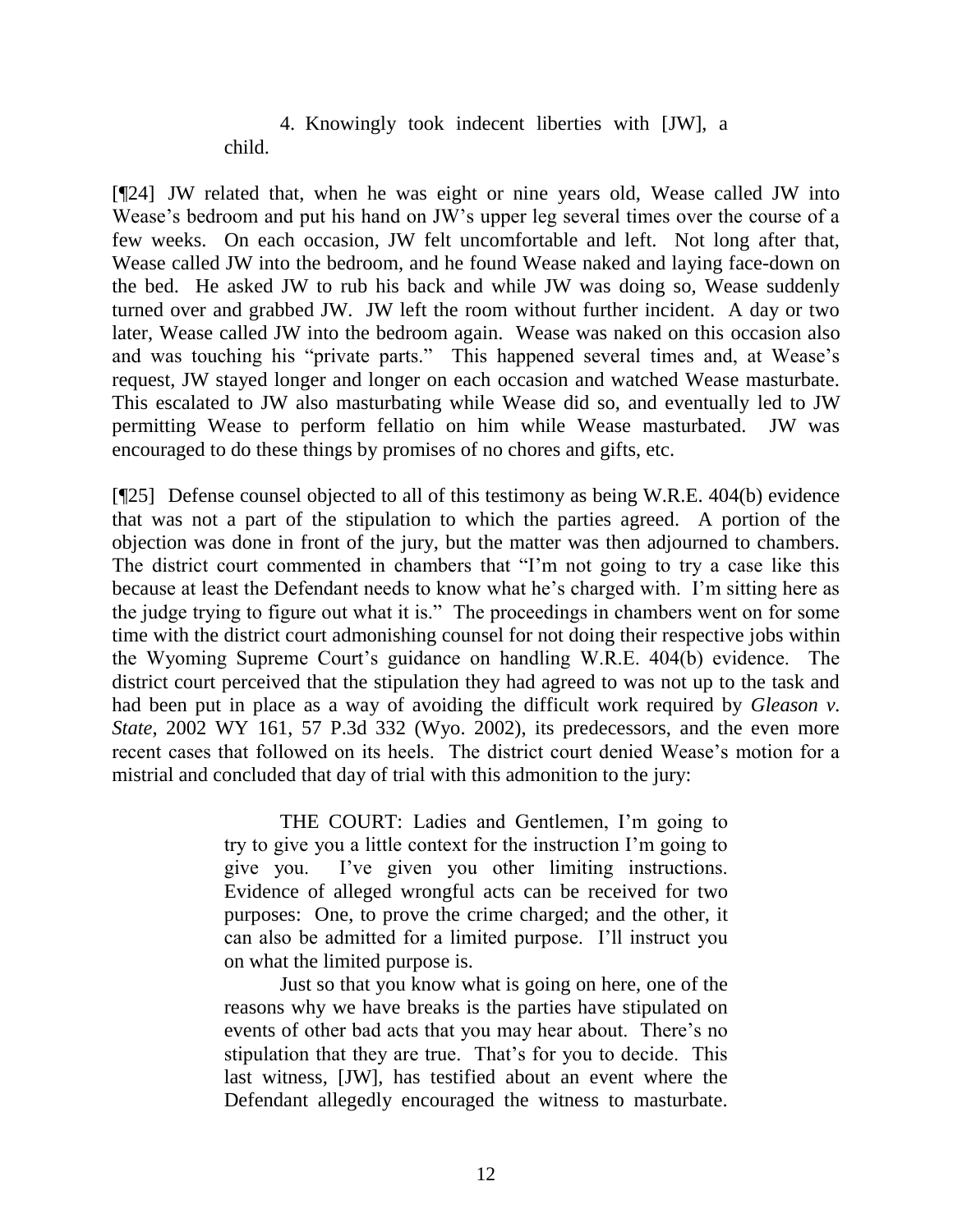This is not proper evidence and is stricken. You're instructed to disregard that evidence and not consider it in your deliberations.

Now, I'm hopeful – I've discussed with Counsel some of the problems that keep coming up; and, hopefully, we've arrived at a process where we may not be having so many of these recesses and delays over these issues.

[¶26] On the next day of trial, JW's testimony resumed. He testified that Wease was arrested and moved out of the house in late October of 2003. Based on that recollection, JW could recall that in mid-September Wease asked JW to come into his bedroom. Wease asked JW to lock the door and to take his clothes off. Wease was lying naked on the bed and watching a video that showed men having sexual relations. Wease grasped JW's genitals with his hand for a time, but then rolled over into a face-down position and asked JW to lie on top of his back. JW further related that Wease continued to move up and down until he ejaculated. JW also related an event that occurred on August 27 or 28, 2003, wherein he performed oral sex on Wease. While he simultaneously masturbated, Wease then performed oral sex on JW until Wease ejaculated. In further questioning, JW testified that there were other times that he did oral sex with Wease and that BG was a participant "three or four times a month." In succeeding testimony, the prosecutor asked JW to summarize how each of the many events generally went over the period of several years (locked door, clothes off, homosexual oriented pornography, oral sex and/or masturbation). Further, JW testified he did not report them because he was afraid for his life and for Wease's life. Wease threatened to kill himself or to have others kill both JW and BG if they told about what was going on. During cross-examination by the defense, JW again acknowledged that the sexual activity with Wease occurred "hundreds" of times.

[¶27] At the conclusion of JW's testimony, the district court gave this limiting instruction:

> Ladies and Gentlemen, this last witness has testified about several instances of alleged misconduct on the part of this Defendant over a period of years. The evidence has been allowed to come to you by stipulation of the parties for two separate purposes. The first is to prove the specific crimes charged in Counts I and II of the information. All other alleged incidents are offered solely for a second purpose. That is to provide evidence of the natural progression of the facts, course of conduct and to show the Defendant's conduct with [JW]. Under the rules of evidence, these other alleged instances of alleged misconduct may not be received into evidence to prove that the Defendant had a certain character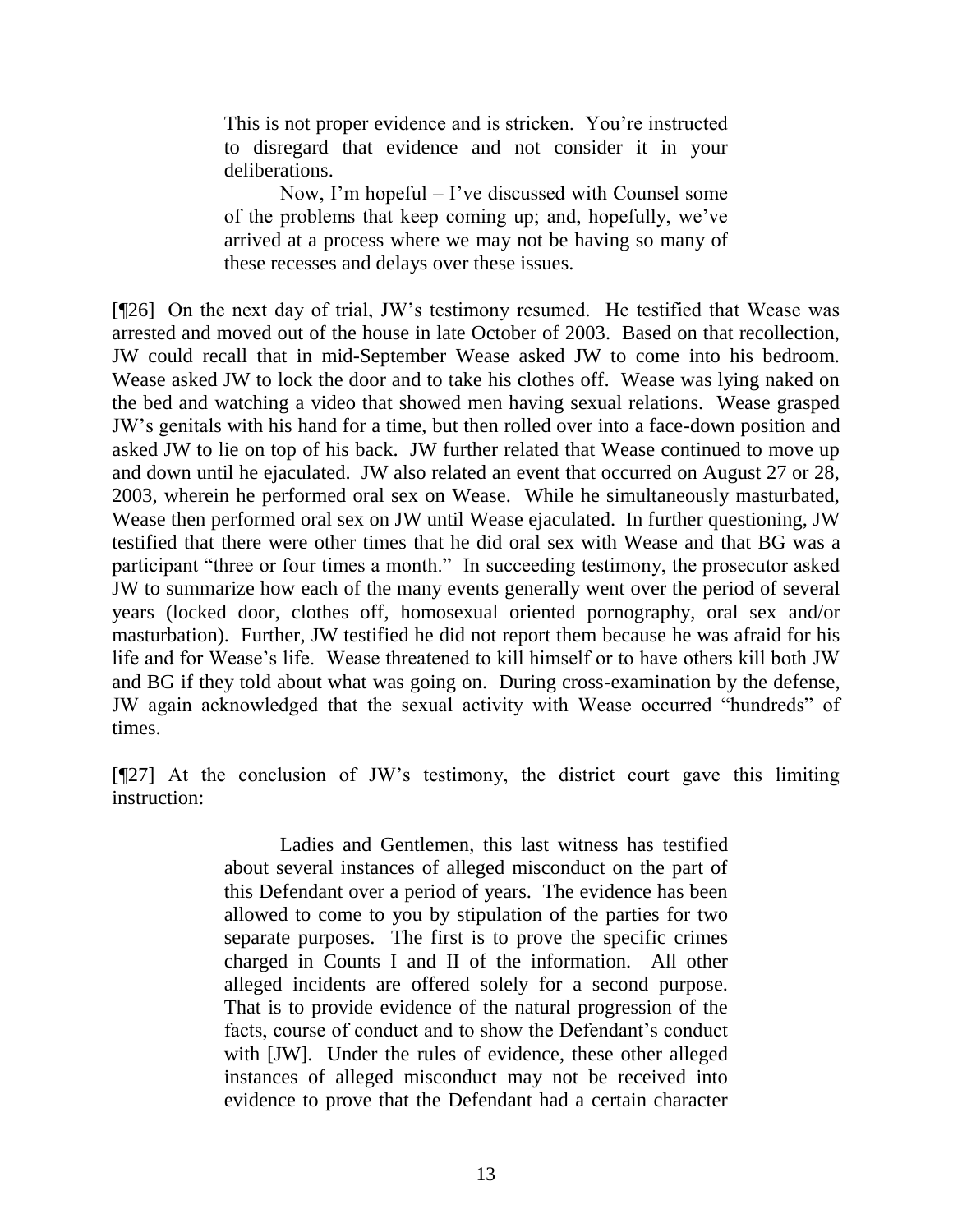trait and that he acted in conformity with that character trait. You are instructed that you shall not consider any uncharged acts of misconduct as proof that the Defendant had a particular character trait or that he acted in conformity with that character trait.

# **The Victims – [CW]**

 $[$ [[28] CW (dob July 15, 1990) was the subject of Counts X and XI of the complaint:

### **JURY INSTRUCTION NO. 28**

The elements of the crime of Third Degree Sexual Assault, as charged in **Count X** of this case are:

- 1. Between April 1, 2004 and July 12, 2004
- 2. In Uinta County, Wyoming.
- 3. The Defendant, Allan Deon Wease
- 4. Was at least 18 years of age; and
- 5. Defendant subjected [CW] to sexual contact, and
- 6. [CW] was under the age of 14 years.

### **JURY INSTRUCTION No. 29**

The elements of the crime of Taking Indecent Liberties with a Child, as charged in **Count XI** of this case, are:

- 1. Between April 1, 2004 and May 19, 2005
- 2. In Uinta County, Wyoming
- 3. The Defendant, Allan Deon Wease
- 4. Knowingly took indecent liberties with [CW], a

child.

[¶29] Wease is CW's biologic father. CW related that when he was thirteen years old, Wease stuck his hand down CW's boxer shorts and touched his penis for period of twenty minutes. This same thing happened ten to twenty times. During some of these occasions, there was pornography present (men and women doing sexual stuff) playing on the TV in the bedroom when the incidents occurred. CW testified that he did not tell anyone about these things because he "didn't want to be in trouble." It was agreed that no objectionable W.R.E. 404(b) evidence was admitted during CW's testimony, and the jury was not admonished on that subject.

**The Victims – [BJ]**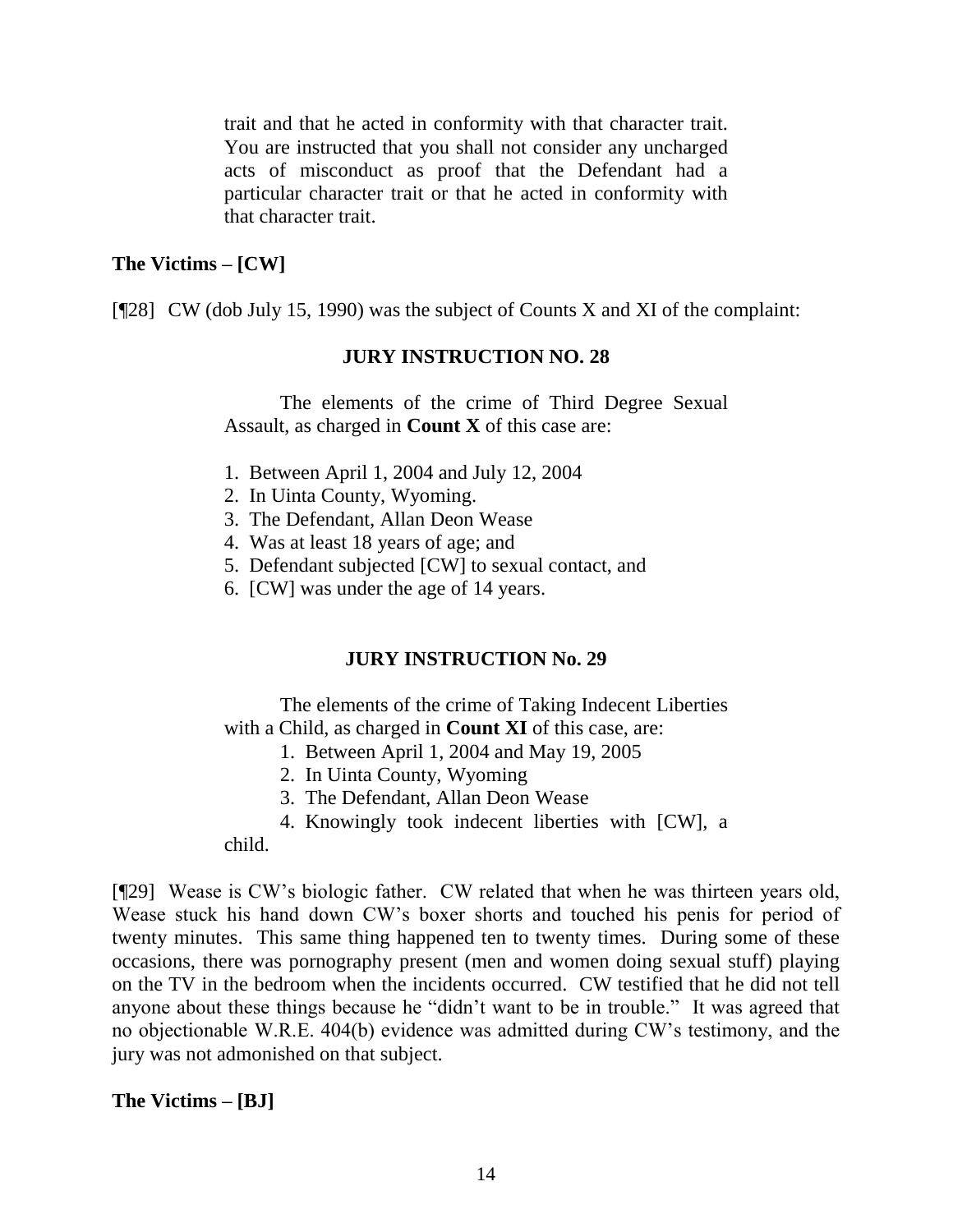[¶30] BJ (dob October 9, 1990) was the subject of Count VII of the complaint. The jury convicted Wease of Count VII, even though the prosecutor conceded that the State had failed to prove all the elements of the crime as alleged in Count VII and that the jury should find Wease not guilty on that Count (did not prove that the crime occurred within the dates specified in the jury instruction on Count VII). The element not proven was the range of dates set out as part of the instruction. Nonetheless, the jury did convict, although it asked a question of the district court in an effort to clarify that situation. In response to that jury question, the district court informed the jury that arguments of counsel were not evidence. In its brief on appeal, the State proposes a theory upon which the conviction on Count VII can be affirmed, even in the light of the State's admission at trial that it did not prove that element of the crime. However, that theory is not supported by cogent argument or pertinent authority and, more importantly, the evidence in the record, taken as a whole, is not sufficient to sustain that conviction. Therefore, we will reverse the conviction on Count VII and direct that the Count be dismissed upon remand.

[¶31] At the conclusion of BJ's testimony, the district court once again admonished the jury about the proper use of the W.R.E. 404(b) evidence that had been included in BJ's testimony.

### **The Victims – (GR)**

l

[¶32] No birth date is given in the record for GR, but on February 9, 2006, she was 22 years of age. GR is not a biologic child of Wease, but Wease was married to GR's mother for a time. GR was the subject of Counts VIII and IX:

### **JURY INSTRUCTION No. 25**

The elements of the crime of Sexual Assault in the Second Degree, as charged in **Count VIII** of this case are:

- 1. Between January 1, 1993 and October 1, 1995
- 2. In Uinta County, Wyoming
- 3. The Defendant, Allan Deon Wease
- 4. Inflicted sexual Intrusion on [GR], and
- 5. At the time of that sexual intrusion, [GR] was less than twelve years of age, and

6. The Defendant was at least four years older than  $[GR]<sup>3</sup>$ 

<sup>3</sup> The elements stated in this Count track with Wyo. Stat. Ann. § 6-2-303 as it appeared from 1993 to 1995.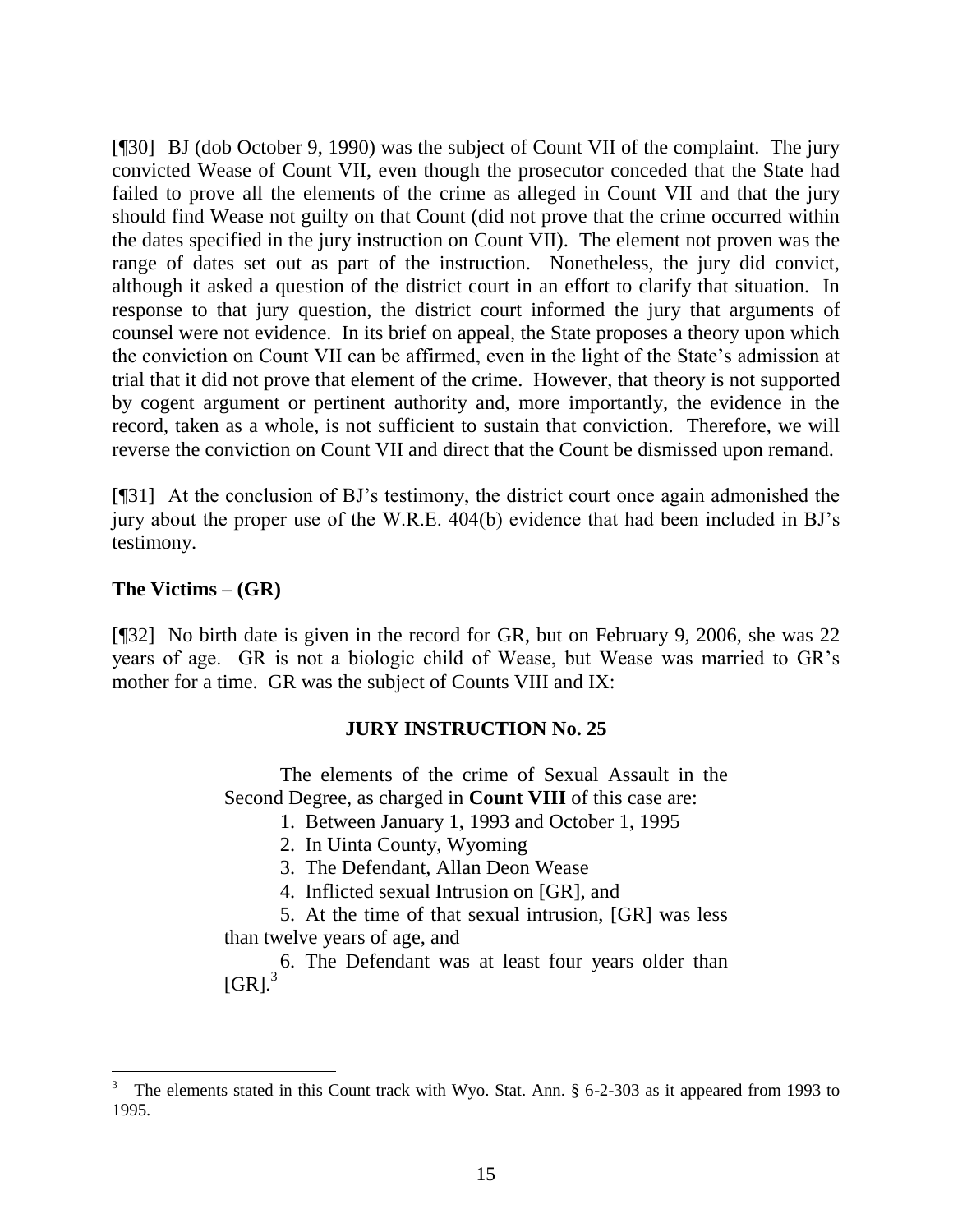#### **JURY INSTRUCTION No. 26**

The elements of the crime of Taking Indecent Liberties with a Child, as charged in **Count IX** of this case are:

1. Between January 1, 1993 and October 1, 1995

2. In Uinta County Wyoming

3. The Defendant, Allan Deon Wease

4. Knowingly took indecent liberties with [GR], a child.

#### **JURY INSTRUCTION NO. 27**

You are instructed that in **Count IX** the State offers two alternative theories on which it asks you to convict the defendant of Indecent Liberties With a Child. The first theory the State propounds is that the defendant manipulated [GR's] breasts. The second theory the State propounds is that the defendant placed [GR's] hand over Allen Deon Wease's penis and then had [GR] manually masturbate him.

Because you are being asked to consider these alternative theories propounded by the State, it is a requirement of the law that to convict the defendant you must agree unanimously on the basis for a conviction. A conviction cannot be returned based on some jurors being convinced beyond a reasonable doubt that one theory has been proven, and all the rest of the jurors believing another theory has been proven beyond a reasonable doubt.

[¶33] In her testimony, GR related that just before Christmas in 1993, Wease asked her to come into his bedroom and lie down on the bed with him because he was lonely. GR was clad in a longish nightgown and had panties on underneath. She laid there for 30-45 minutes and then got up because she had to go to school. This same scenario played out several times a week for over a month. In the months following these episodes, Wease began asking GR to lie on top of him. At first he would be under the covers, but eventually he would be on top of the covers, clad only in a tiger striped Speedo. This escalated to GR sitting on top of Wease, straddling him, and he rubbing her breasts, legs, thighs and vaginal area over her nightgown (not touching her skin). On subsequent occasions, Wease began touching those same areas underneath her clothing. These incidents happened many times and escalated further to Wease removing GR's clothing altogether and him kissing her on her neck, breasts, stomach and vaginal area. Eventually Wease began sticking a finger into GR's vagina and he did this several times a week for several months. Finally, Wease began placing GR's hand on his penis and he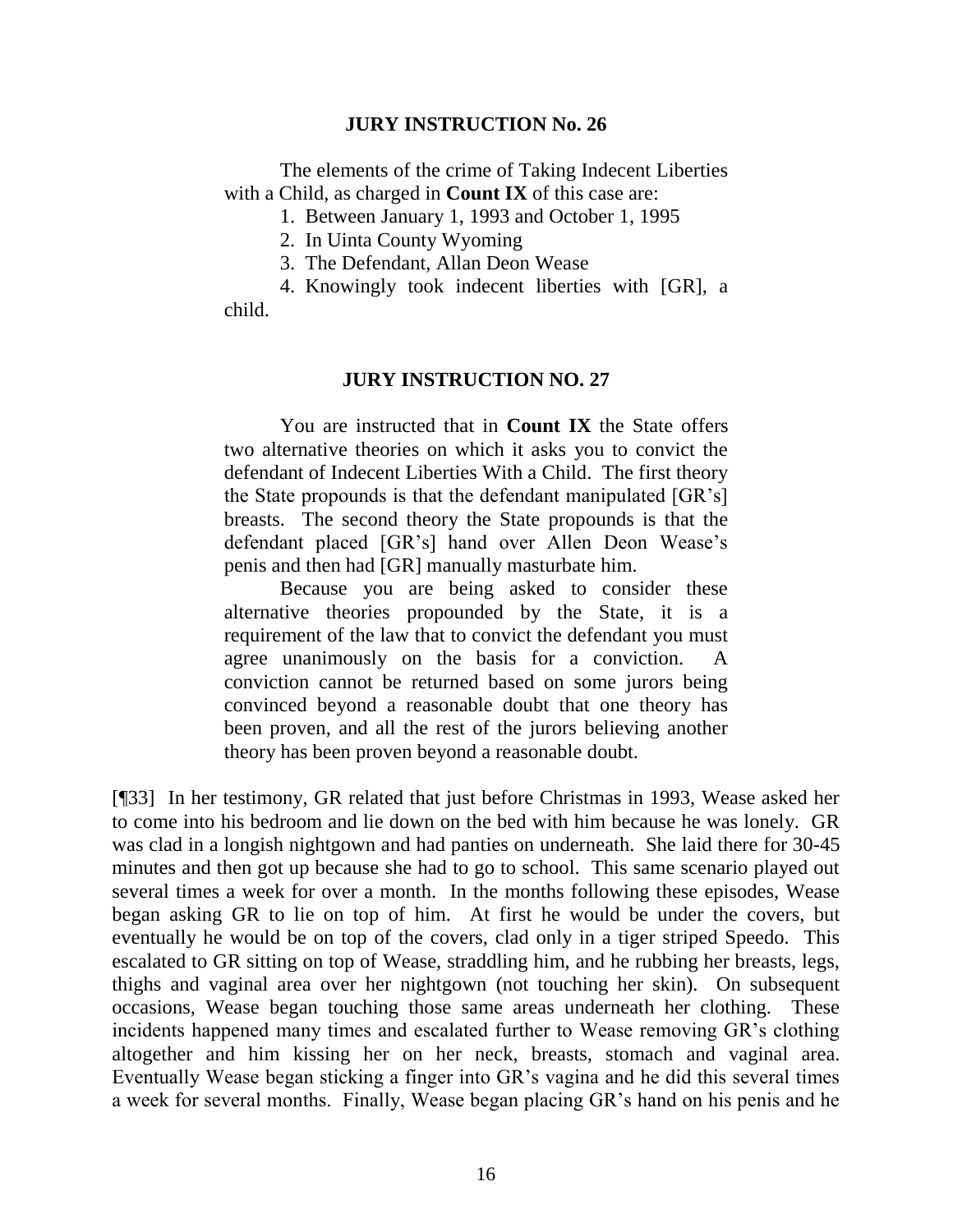would guide her hand with his in an up and down motion. This continued over a period of many months and perhaps years, until she moved away from Wease's home to live with her father. The subject of child molestation came up in a discussion with her siblings, and GR said it was no "laughing matter" and that it had happened to her. The siblings told GR's step-mother and the step-mother took GR to see her uncle who is an attorney. These events occurred when she was eleven years old. GR never went back to live with Wease again. At the conclusion of GR's testimony, the district court gave another limiting instruction similar to those given earlier in the proceedings.

# **The Victims -- [JS]**

[¶34] JS (dob August 4, 1983) was the subject of Counts V and VI of the complaint:

### **JURY INSTRUCTION NO. 22**

The elements of the crime of Sexual Assault in the Third Degree, as charged in **Count V** of this case are:

- 1. Between April 1, 1994 and October 1, 1996
- 2. In Uinta County, Wyoming.
- 3. The Defendant, Allan Deon Wease
- 4. Inflicted sexual intrusion upon [JS]
- 5. The Defendant was at least four years older than

#### [JS]; and

6. [JS] was under the age of sixteen years.

### **JURY INSTRUCTION No. 23**

The elements of the crime of Taking Indecent Liberties with a Child, as charged in **Count VI** of this case are:

- 1. Between April 1, 1994 and October 1, 1996
- 2. In Uinta County Wyoming
- 3. The Defendant, Allan Deon Wease
- 4. Knowingly took indecent liberties with [JS], a

child.

[¶35] JS testified that his brother is BG discussed above (¶¶ 14-22, supra). He is seven years older than BG. He would visit the Wease household three to five times a week during his childhood. In response to the question how often did Wease make you feel uncomfortable, JS responded, "It was a lot" – up to 20 times a month. The first time such an incident occurred was when he was 12, in about 1995. While on a camping trip with Wease, JS slept on the floor between the beds that were used by Wease and his wife.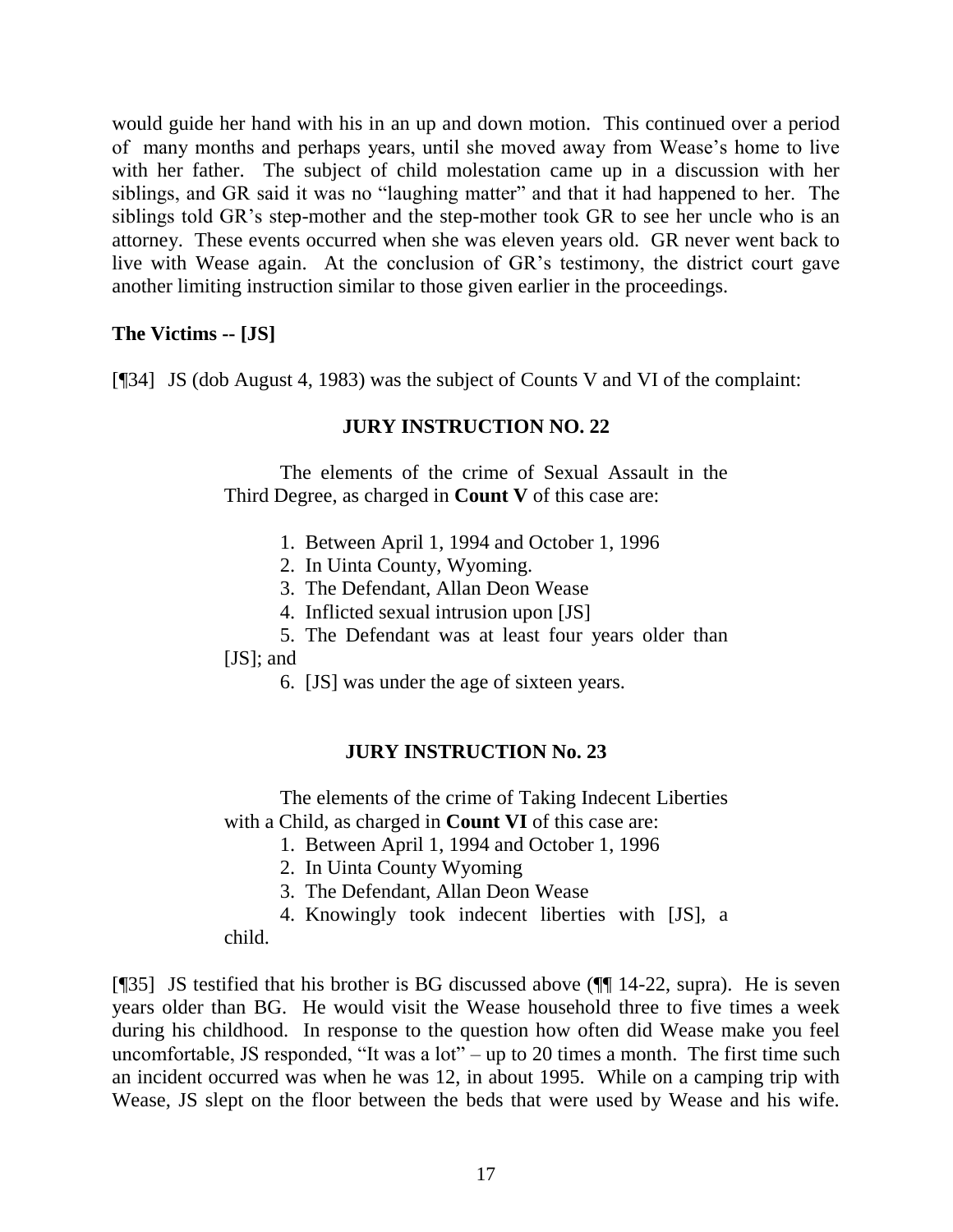During the night, Wease reached down and grabbed JS's penis. A couple of days later when JS was at Wease's house, Wease was cleaning out that same camper. He asked JS to come into the camper. Wease asked if he had told anyone what had happened in the camper a couple days before, and JS responded, "No." Wease then pulled down JS's pants and performed fellatio on him for about five minutes. When JS left the camper, Wease reminded him not tell anybody. A few days after that incident, Wease called JS into his bedroom and once he was in there, Wease took JS's pants off and performed fellatio on him for about five minutes. This happened many times after that in the bedroom ("99% of all things" thereafter occurred in that bedroom). Eventually, this escalated to both JS and Wease getting naked on the bed and performing fellatio on each other. They also looked at pornographic magazines and movies that Wease kept in a brief case. JS also testified about sexual acts he engaged in with a somewhat younger friend that eventually was reported to the authorities. That testimony indicated that Wease encouraged him to "try to bring somebody down to the house … or should try to get them to do different things at their house." At the conclusion of JS's testimony, another limiting instruction was given to the jury.

# **The Victims – [Jm.W]**

[¶36] Jm.W (dob November 28, 1984) was the last victim to testify. He was the biologic child of Wease. He was the subject of Count XII:

### **JURY INSTRUCTION No. 30**

The elements of the crime of Taking Indecent Liberties with a Child, as charged in **Count XII** of this case are:

- 1. Between August 1, 2000 and November 28, 2002
- 2. In Uinta County Wyoming
- 3. The Defendant, Allan Deon Wease
- 4. Knowingly took indecent liberties with [Jm.W], a

child.

[¶37] Jm.W testified that when he was sixteen or seventeen years old, he was at a restaurant owned by Wease and his family making cotton candy for the Fourth of July parade. Wease brought out a black briefcase that contained, inter alia, homosexual pornography. During this testimony, another act of sexual misconduct was called to the attention of the jury that was not admissible evidence. The district court directed that the material be stricken and that the jury disregard it. A couple of months after the Fourth of July incident, Wease asked Jm.W to come into his bedroom and rub his shoulder and when Jm.W began to do so, Wease reached out and touched his penis.

[¶38] The final specific incident described by Jm.W occurred when he was seventeen. He had just finished his shower and was dressed only with a towel around his waist.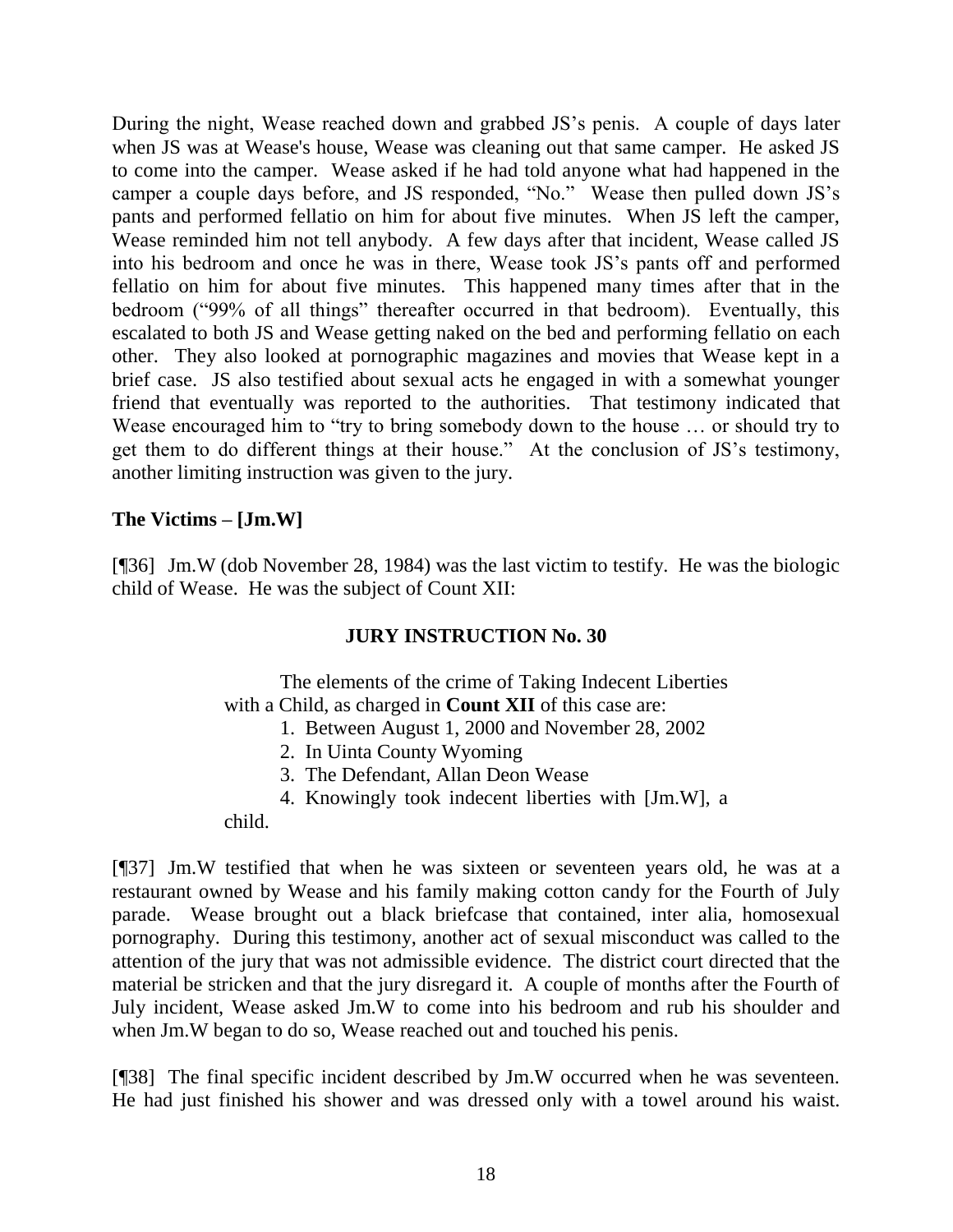Wease reached up under the towel and fondled Jm.W's penis for a duration of approximately five minutes. Jm.W called his friend JD for help, and Jm.W stated that Wease tried to get JD also to do sexual things with him. Jm.W testified that Wease tried to bribe him to get his friends to come over and hang out so that Wease could try to engage in sexual activities with them. Jm.W also narrated the events that led up to Wease leaving the family home. After a fight Wease had with his wife, he went into the bedroom. There were a lot of banging noises and then Wease broke through the bedroom door with a baseball bat, brandishing a shotgun. He held the shotgun to his wife's head. Jm.W struggled with Wease and someone called 911 and, eventually, the police came and arrested Wease. The final phase of Jm.W's testimony brought the story back to Jm.W being concerned about Wease having talked about suicide and that he went to check on him and found him on the bedroom floor stabbed in the chest. This more or less brought the story full circle – and how Wease's advances to a co-worker set in motion the discovery of his multitude of sex crimes.

[¶39] After Wease was beginning to recover from his wounds, etc., Wease called Jm.W and told him that he was in trouble for molesting children and asked him to dispose of the briefcase that Jm.W had once seen at the café, as well as some other totes he had not previously been aware of. Wease called back a second time to check to make sure Jm.W had disposed of the pornography, and Jm.W told him he had but, in fact, he did not dispose of that material. At the conclusion of Jm.W's testimony, the district court gave this limiting instruction:

> THE COURT: Ladies and Gentlemen, I have a limiting instruction. The last witness testified about several instances of alleged misconduct on the part of the Defendant involving this witness. I'm going to change what I'd told you before so that it can be kind of clarified. The testimony involving this witness – or at least the charge surrounds an event that occurred in the home – or allegedly occurred in the home of the Defendant where there was sexual contact, attempting to touch the witness' penis and then manually manipulating the penis. There was other evidence involving the pornography and so forth that was offered for a limited purpose, to get rid of the briefcase, and that did not come in for a limited purpose. So this first category that I talked about, the touching, was to prove the specific crimes charged in Count XII of the Information. All of the other alleged incidents are offered solely for a second purpose and that is to provide evidence of a natural progression of the course of conduct and to show the Defendant's conduct with this witness. Under the Rules of Evidence, these other instances of alleged misconduct may not be received into evidence to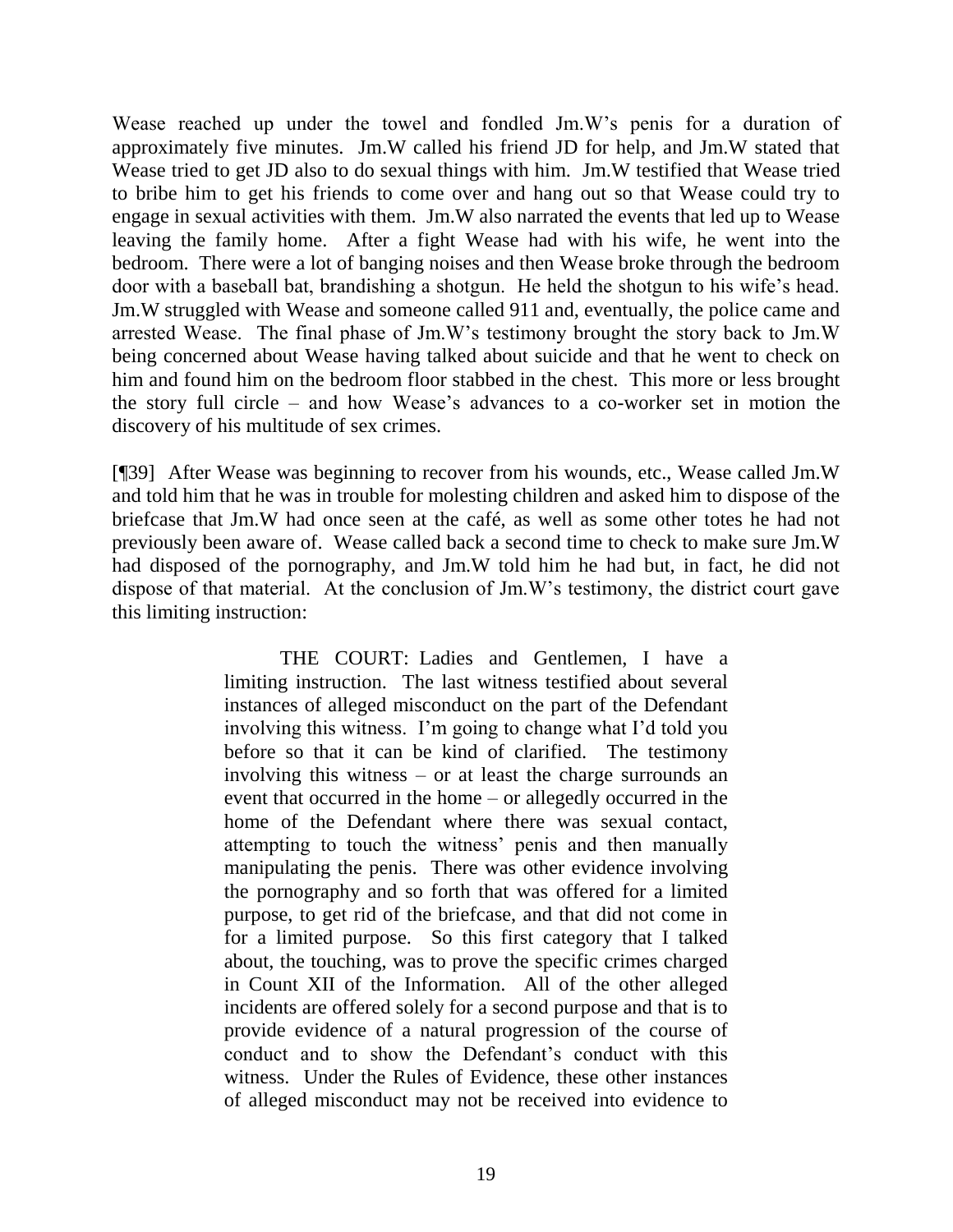prove the Defendant had a certain character trait and that he acted in conformity with that character trait. You're instructed that you shall not consider any uncharged acts of misconduct as proof that the Defendant had a particular character trait or he acted in conformity with that trait.

[¶40] The State's final witness was Kirby Lamb, a patrol sergeant with the Uinta County Sheriff. Sergeant Lamb obtained two search warrants to search locations that were inhabited by Wease. At one location they found "a pistol pump penis pump." He also seized a tote filed with 34 VHS tapes. Some of the tapes were removed from the container in which they were stored and their titles read to the jury: *Kinky Bi-Sex*; *Hot Buddies*; *It's No Accident*; and *Gay for the Weekend*. The Sergeant indicated that he had watched brief portions of the tapes to see if they comported with their labeling ("…turned them on, saw that it – you know, it appeared to be porn, turned it off. So the parts I saw, yes, did conform to that."). A briefcase containing pornographic magazines was introduced into evidence, as was the Weases' decree of divorce, and the paperwork relating to Wease's conviction for reckless endangerment. Finally, the shotgun used in the reckless endangerment incident was introduced into evidence.

[¶41] In the instructions to the jury, the trial court included this:

### INSTRUCTION NO. 8

The Court has admitted the testimony of the alleged victims and one additional witness that the Defendant committed uncharged improper acts upon them for the limited purpose of establishing the natural progression of the events, the course of conduct and to show the Defendant's conduct with the alleged victim. The Court had admitted Exhibits 16 and 17 [reckless endangerment conviction] for the limited purpose of corroborating another witness' testimony of an event that occurred in the Defendant's home.

You are not to consider this evidence for any purpose except the limited purpose for which it was admitted.

[¶42] The State's closing argument consisted of a terse review of the evidence that supported each of the twelve counts, with the exception of Count VII, as noted above, wherein the State conceded that it had failed to prove its case. Not a single mention was made of any of the W.R.E. 404(b) evidence.

#### **DISCUSSION**

#### **Illegal Sentence**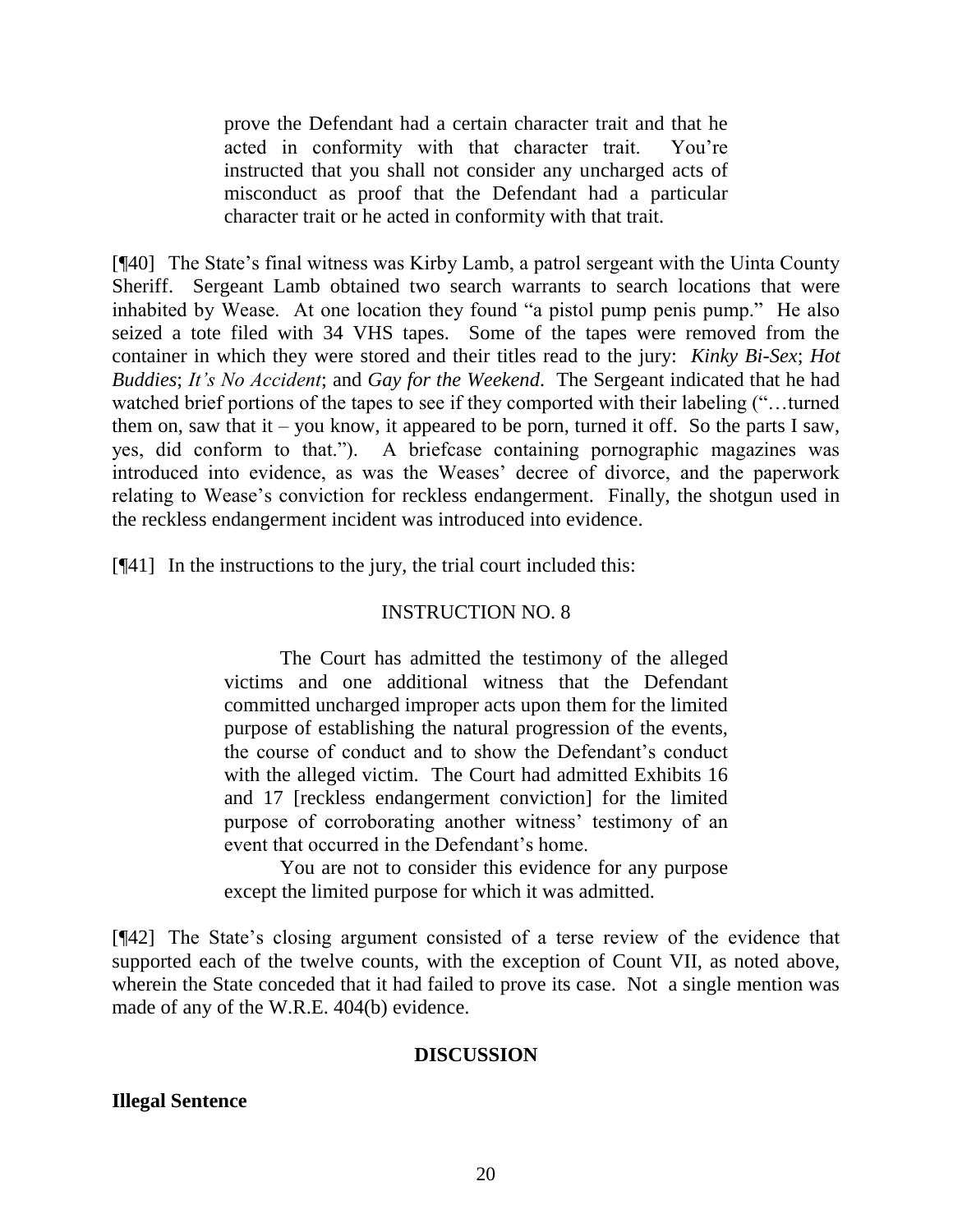[¶43] Wease contends that Count V (sexual assault in the third degree), of which he was convicted, was alleged to have occurred between April 1, 1994, and October 1, 1996. At the time he committed the crime at issue, the sentence for third degree sexual assault was punishable by imprisonment for not more than five years. Wyo. Stat. Ann. § 6-2-306 (Michie 1977). In 1997, the maximum penalty was increased to fifteen years. (1997 Wyo. Sess. Laws, ch. 135 § 1). Wease was sentenced to not less than ten nor more than fifteen years on that Count. A sentence in excess of that authorized by the legislature is illegal and is a matter that we review *de novo*. *Spencer v. State*, 2005 WY 105, ¶ 11, 118 P.3d 978, 982 (Wyo. 2005); also see *Schiefer v. State*, 774 P.2d 133, 135-36 (Wyo. 1989). The State agrees that the sentence imposed is illegal because it exceeds that authorized by the legislature, that the sentence imposed on Count V must be vacated, and that this matter must be remanded to the district court for a new sentencing proceeding on that matter. We will so direct.

# **Sufficiency of the Evidence Count VII**

[¶44] This issue arises because Count VII included as one of its elements that Wease performed fellatio on BJ sometime between August 1, 2004, and September 30, 2004. The State concedes that the closest BJ came to giving testimony that fit within that element of the crime, was that it occurred in April or May of 2004 (although his direct testimony was that it occurred in April or May of 2003). However, the State's argument continues, if BJ's testimony is read very carefully and with the assumption that he merely misspoke about which year he completed the seventh grade, then his testimony is only a few months off. For this proposition, the State relies on this holding we made in a similar case:

> One of the central problems encountered in this case was the inability of either DC or WC to recall with much specificity dates, or even general time frames, for the occurrences of the various sexual encounters with Alicea. The prosecutor seemed to have difficulty in phrasing her questions; to the extent the questions were satisfactory, the trial court frequently interjected himself, and the children seem to have been frightened and ill at ease testifying in the courtroom. Instruction Nos. 2-6 listed the elements of each of the six counts charged. Included among those elements were dates. Most of the "time" elements of those instructions were stated as being between a period of months, e.g. "between the time period of October 1990, through May 1991," "February 1992 through March 1992," and "during the summer of 1993." That portion of those instructions was modified by Instruction No. 10: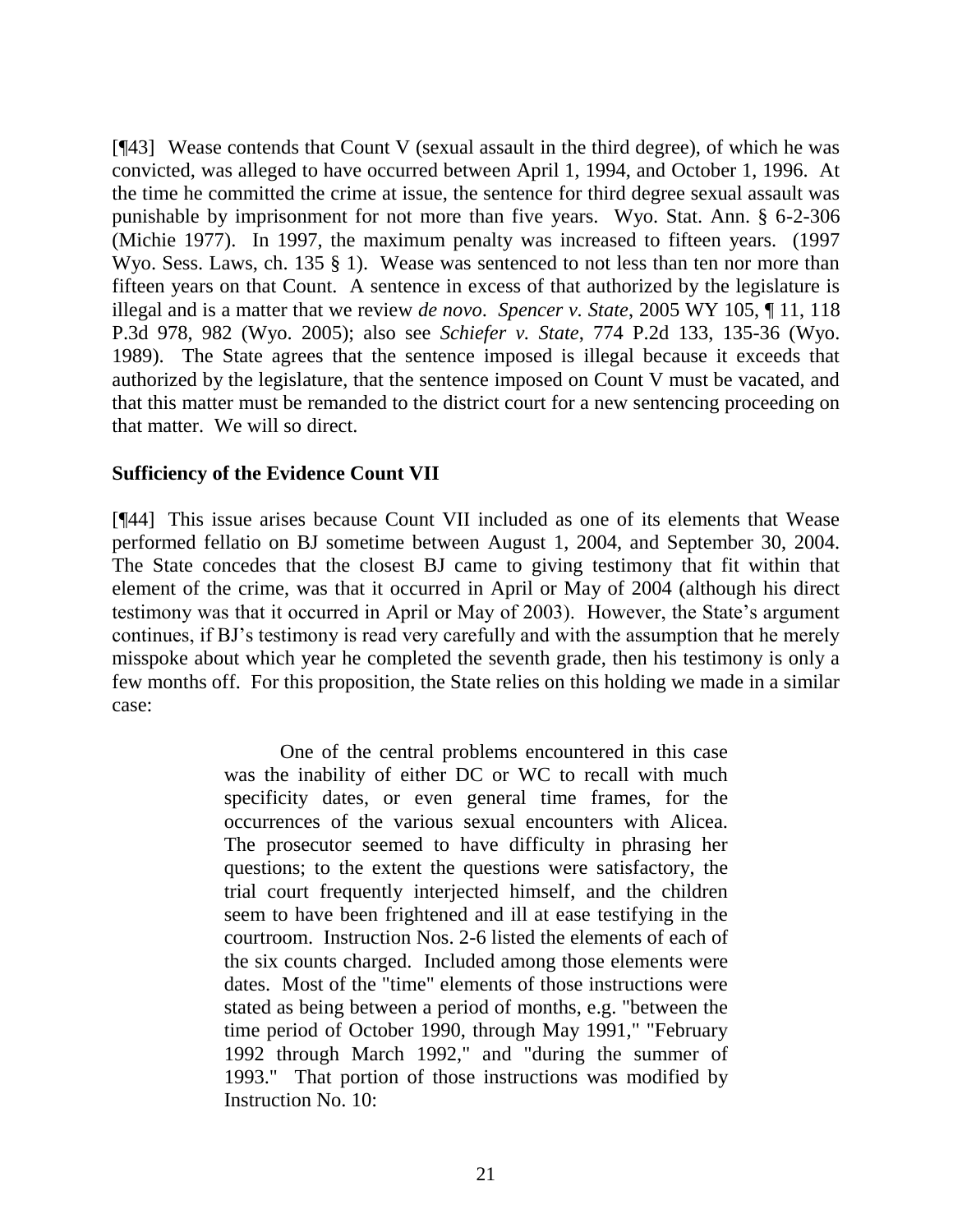Even though you have been instructed that the State must prove beyond a reasonable doubt that a crime was committed within a specified time frame, the failure to establish with precision that the crime occurred within that time frame is not fatal, especially in the case of alleged abuse to children. A witness's [sic] inability to recall specific time frames may be taken into account in weighing the credibility of any witness, along with those factors mentioned in the last paragraph of instruction No. 1.

We have held that where the specific date is not a required element of the crime, then alleging a general time period, in lieu of a specific date, is sufficient to give a defendant notice and allow him to adequately prepare a defense. *Vernier v. State*, 909 P.2d 1344, 1350-52 (Wyo.1996); *Jackson v. State*, 891 P.2d 70, 75 (Wyo.1995). Indeed, we have even held that it is sufficient for a finding of guilt that the prosecution establish the transaction rather than the exact dates in question. *Brown v. State*, 817 P.2d 429, 437-38 (Wyo.1991). However, we are unable to stretch the spirit, as well as the letter, of those cases to fit the use of Instruction No. 10 as it was employed in this case. The instruction makes it impossible to differentiate between Count I and Count II, between Count III and Count IV, or between Count V and Count VI, because the elements of each of those pairs became exactly the same as a result of the challenged instruction. It is as likely as not that the jury may have found Alicea guilty twice for the exact same act. Therefore, we disapprove of the instruction and find that its use in this case necessitates that we reverse the Judgment and Sentence to the extent Alicea was found guilty of Count II, Count IV, and Count VI.

*Alicea v. State*, 13 P.3d 693, 699-700 (Wyo. 2000)

[¶45] In this case, an instruction like that described in *Alicea* was not given to this jury, nor was the jury given additional directions along the lines of those contained in Alicea's Instruction 10.

[¶46] In addressing a claim of insufficiency of the evidence, we must determine whether or not any rational trier of fact could have found the essential elements of the crime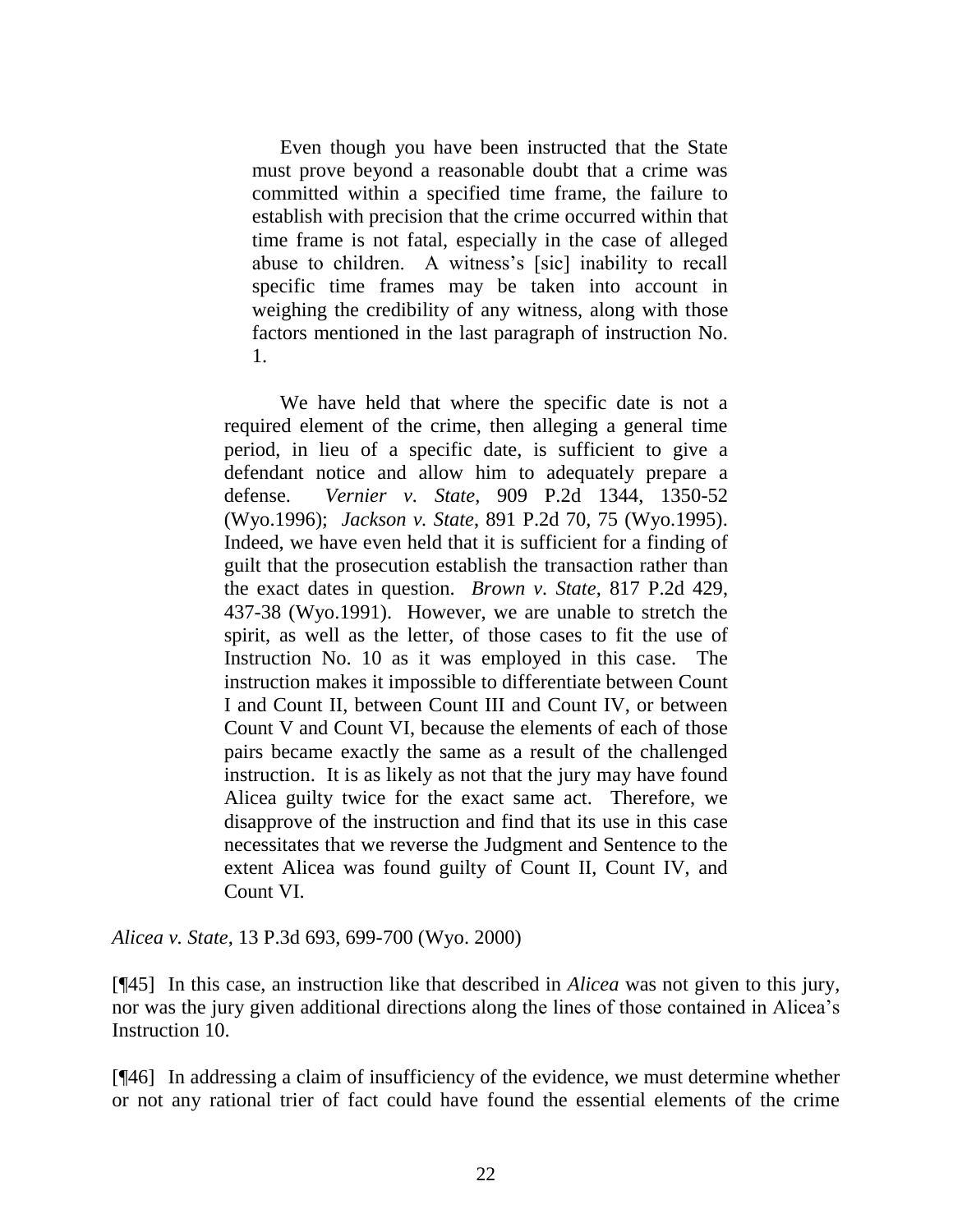beyond a reasonable doubt. When considering a claim of the sufficiency of the evidence, we review that evidence with the assumption that the evidence of the prevailing party is true, disregard the evidence favoring the unsuccessful party, and give the prevailing party the benefit of every favorable inference that we may reasonably draw from the evidence. We will not re-weigh the evidence nor will we re-examine the credibility of the witnesses. *Williams v. State*, 2006 WY 131, ¶ 45, 143 P.3d 924, 935 (Wyo. 2006); *Perritt v. State*, 2005 WY 121, ¶ 9, 120 P.3d 181, 186 (Wyo.2005) (and cases cited therein).

[¶47] After careful consideration of this issue, we conclude that in light of the instructions given to the jury, there was not sufficient evidence to sustain Wease's conviction on Count VII. Therefore, that conviction is vacated and on remand, the district court shall dismiss Count VII.

# **Overwhelming and Prejudicial W.R.E. 404(b) Evidence**

[¶48] We embark on our discussion of this subject taking note that hundreds of incidents of other misconduct, bad acts, crimes, and other examples of reprehensible behavior were called to the attention of the jury during the course of the witnesses' testimony. It is safe to say that every witness who appeared recited one or more prior bad act.

[¶49] W.R.E. 404(b) provides:

(b) *Other Crimes, Wrongs, or Acts*. -- Evidence of other crimes, wrongs, or acts is not admissible to prove the character of a person in order to show that he acted in conformity therewith. It may, however, be admissible for other purposes, such as proof of motive, opportunity, intent, preparation, plan, knowledge, identity, or absence of mistake or accident.

[¶50] The basis for the prosecution's introduction of this evidence was articulated, albeit somewhat differently from time to time, in the limiting instructions given to the jury by the district court. The prosecutor's goal was to tell, as briefly as possible, the story of Wease's interaction with each of the victims, for the limited purposes, *inter alia*: (1) of establishing the natural progression of the events; (2) the course of conduct; and (3) to show Wease's patterns of conduct with the alleged victims. With respect to each individual victim, it was then the prosecutor's strategy to focus the jury's attention on one or two particular occurrences that constituted the crimes charged in the various counts. The defense did not file a pretrial demand for notice of the State's intent to use W.R.E. 404(b) evidence, but the State filed a notice of its intent to do so. This notice was a fairly detailed statement of what sorts of evidence the State intended to produce and the witnesses they expected to use in that regard. As a consequence, Wease made no pretrial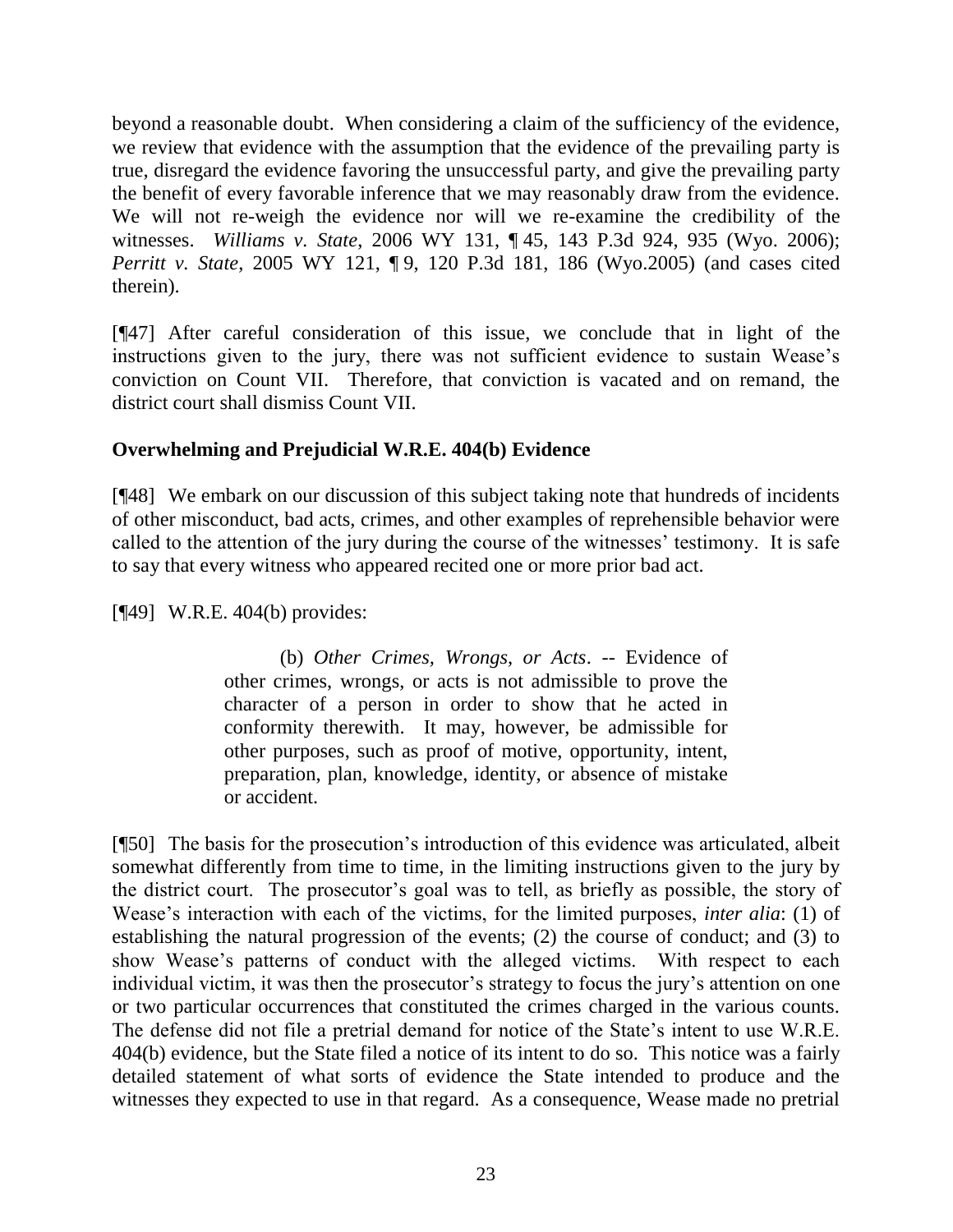demand concerning such evidence, and under these circumstances, none would have been required. No formal hearing was held, as is contemplated by our governing case law, but the matter was a subject of frequent and lengthy discussions as the trial progressed. In place of the hearing we have mandated in our case law, the parties appeared to have agreed/stipulated to what W.R.E. 404(b) evidence was fair game, and what was not, under the circumstances of this case.

[¶51] As the trial progressed, it became clear that this agreement/stipulation was not very well defined and the district court was called upon, on several occasions, to provide the structure and discipline that our construction of Rule 404(b) demands. Thus, we continue our discussion by setting out once again our prevailing jurisprudence with respect to the admission of W.R.E. 404(b) evidence. We turn to our decision in *Gleason*, ¶¶ 16-20, 57 P.3d at 339-41, for that purpose:

> The structure of W.R.E. 404 is significant in the analysis of the admissibility of uncharged misconduct evidence. First, subsection (a) forbids use of evidence of a person's character to prove that he acted in conformity with that character at a particular time. For instance, in a prosecution for battery, the prosecutor cannot introduce evidence that the defendant has a violent temper for the purpose of proving that, given his violent temper, the defendant must have committed the battery. W.R.E. 404(a) goes on to provide, however, that there are circumstances in which evidence of a person's character may be admitted to prove that he acted in conformity therewith on a particular occasion. In the specific situations enumerated, character evidence is admissible in direct contravention of the general principle that character evidence is not admissible to prove conduct.

> The pattern of W.R.E. 404(b) is not the same. The general principle that character evidence may not be admitted to prove conduct remains intact in the first sentence. But "[e]vidence of other crimes, wrongs, or acts," which logically may or may not be character evidence, is admissible to prove things other than character. Consequently, the exceptions to the rule found in subsection (a) are not of the same nature as those found in subsection (b). The former allow evidence of character to prove conduct; the latter allow evidence of specific instances of conduct to prove "consequential facts" such as intent or knowledge. *Virgilio v. State*, 834 P.2d 1125, 1128 (Wyo.1992); *Grabill v. State*, 621 P.2d 802, 808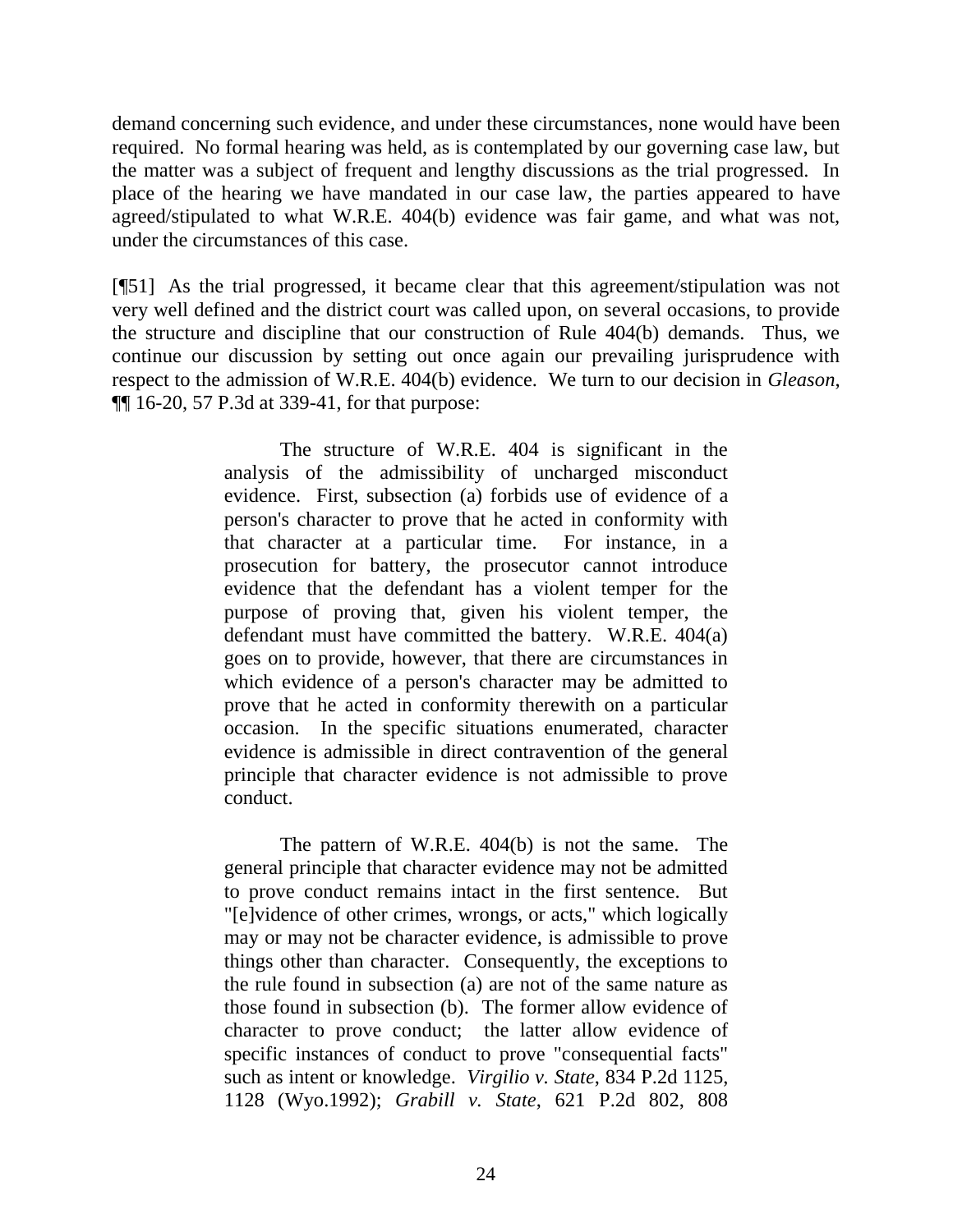(Wyo.1980). Under neither subsection is evidence admissible if the thrust of the evidence is only to demonstrate that the defendant has a disposition to commit crimes. *Daniel v. State*, 923 P.2d 728, 733 (Wyo.1996) (quoting *Dean v. State*, 865 P.2d 601, 606 (Wyo.1993), abrogated and modified on other grounds by *Vigil v. State*, 926 P.2d 351 (Wyo.1996)).

Admissibility under W.R.E. 404(b) is not limited to the purposes set forth in the rule, and we have adopted a liberal approach toward admitting uncharged misconduct evidence. *Mitchell v. State*, 865 P.2d 591, 596 (Wyo.1993); *Bishop v. State*, 687 P.2d 242, 245 (Wyo.1984), cert. denied, 469 U.S. 1219, 105 S.Ct. 1203, 84 L.Ed.2d 345 (1985), abrogated on other grounds by *Vigil*, 926 P.2d at 356-57. The listed exceptions are illustrative rather than exclusive. *Gezzi v*. *State*, 780 P.2d 972, 974 (Wyo.1989). Nevertheless, because uncharged misconduct evidence carries an inherent danger for prejudice, we have also adopted a mandatory procedure for testing its admissibility: (1) the evidence must be offered for a proper purpose; (2) the evidence must be relevant; (3) the probative value of the evidence must not be substantially outweighed by its potential for unfair prejudice; and (4) upon request, the trial court must instruct the jury that the similar acts evidence is to be considered only for the proper purpose for which it was admitted. *Vigil*, 926 P.2d at 357 (quoting *United States v. Herndon*, 982 F.2d 1411, 1414 (10th Cir.1992)). We do not apply this test on appeal; rather, it is intended to be conducted by the trial court. *Beintema v. State*, 936 P.2d 1221, 1224 (Wyo.1997). Our role is to determine whether admission of the evidence was error. Id.; *Spencer v. State*, 925 P.2d 994, 997 (Wyo.1996). Generally, the standard for review of rulings under W.R.E. 404(b) is abuse of discretion. *Johnson v. State*, 936 P.2d 458, 462 (Wyo.1997) (quoting *Sturgis v. State*, 932 P.2d 199, 201 (Wyo.1997)). However, where no trial objection occurred, the plain error standard applies. *Beintema*, 936 P.2d at 1224; *Spencer*, 925 P.2d at 997. To prove plain error, an appellant must demonstrate that the record clearly shows an error that has transgressed a clear and unequivocal rule of law and has adversely affected a substantial right of the appellant. *Weidt v. State*, 2002 WY 74, ¶ 8, 46 P.3d 846, 851 (Wyo.2002).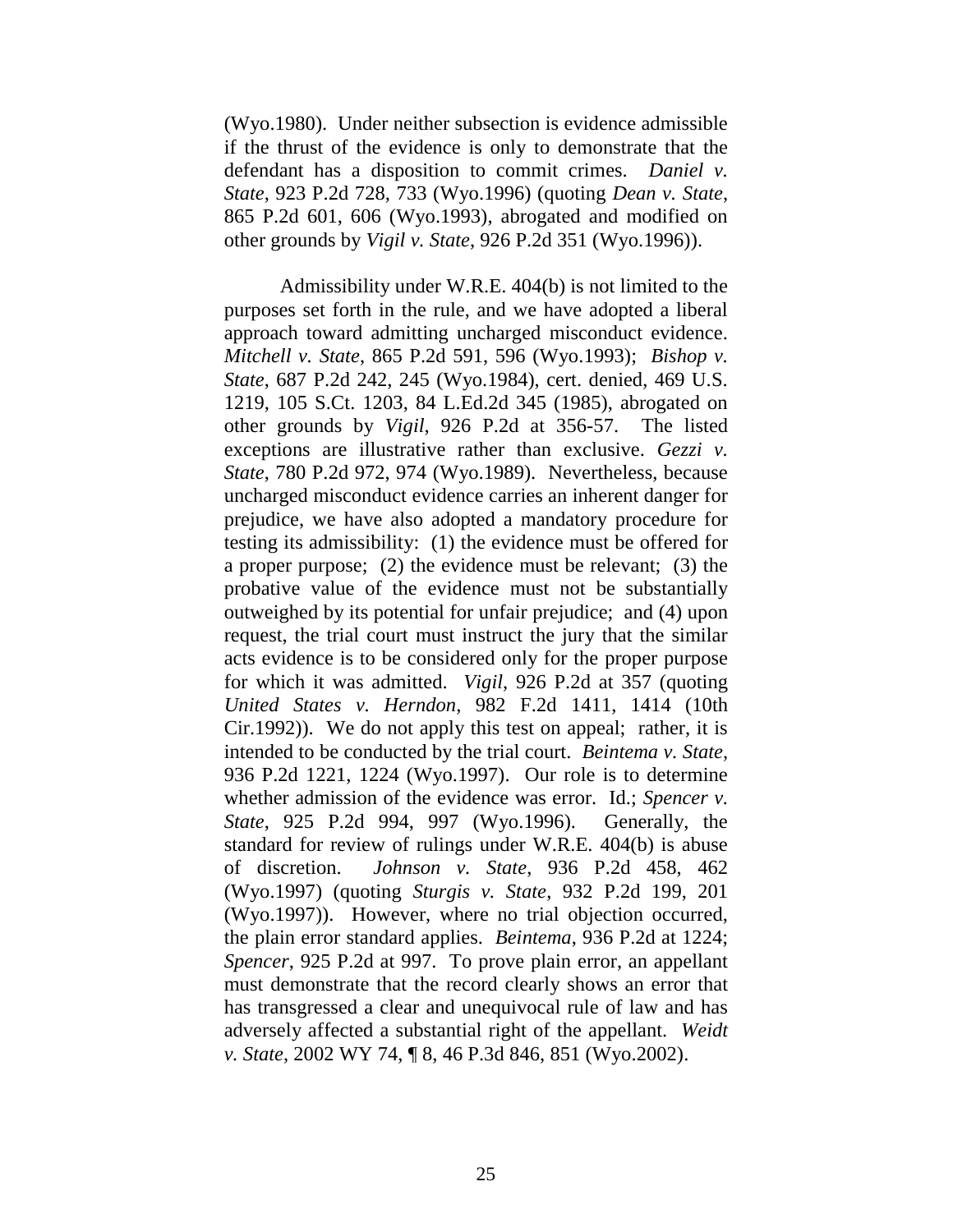The trial court's determination that evidence of similar sexual misconduct is admissible in a child sexual abuse case to prove such purposes as motive and intent, where a defendant denies any wrongdoing, is certainly not unprecedented. See, for example, *Brower v. State*, 1 P.3d 1210, 1214 (Wyo.2000) (in trial for indecent liberties with a minor, testimony of victim's sister as to similar misconduct by defendant with her admissible to prove motive); *Rigler v. State*, 941 P.2d 734, 738 (Wyo.1997) (in child sexual abuse case, evidence of similar previous misconduct with different victim admissible to prove modus operandi, preparation, plan, intent, and credibility of victim); *Daniel*, 923 P.2d at 734-35 (in prosecution for indecent liberties, testimony of six other children about sexual activities with defendant admissible to prove course of conduct); *Jackson v. State*, 891 P.2d 70, 75- 76 (Wyo.1995) (victim's testimony of prior sexual acts by defendant step-father admissible in indecent liberties case as proof of motive, course of conduct, and credibility of victim); *Johnson v. State*, 872 P.2d 93, 95-98 (Wyo.1994) (in indecent liberties case, testimony of social worker that defendant had admitted previous sexual molestation of a ten-year-old girl admissible to prove motive, intent, and identity); *Mitchell*, 865 P.2d at 598-99 (in trial for second-degree sexual assault of a ten-year-old girl, defendant's admission of sexual arousal during prior sexual activity with a three-year-old niece, for which the defendant was convicted, admissible to prove motive); *Gezzi*, 780 P.2d at 977-78 (in prosecution for indecent liberties with daughter, testimony of older daughter as to similar misconduct with her admissible to prove defendant's motive and victim's credibility); *Brown v. State*, 736 P.2d 1110, 1113 (Wyo.1987) (in prosecution for incest, testimony by victim and her half-sister implicating defendant in prior sexual abuse admissible because aberrant sexual behavior is probative of motive); and *Elliott v. State*, 600 P.2d 1044, 1048-49 (Wyo.1979) (in trial for second-degree sexual assault, testimony of victim's older sister as to similar misconduct by defendant with her admissible to prove motive based on pedophilia). The evidence of uncharged misconduct alleged in the instant case is similar to that admitted in these many cases.

With one exception, the uncharged misconduct evidence admitted in this case was subjected to an appropriate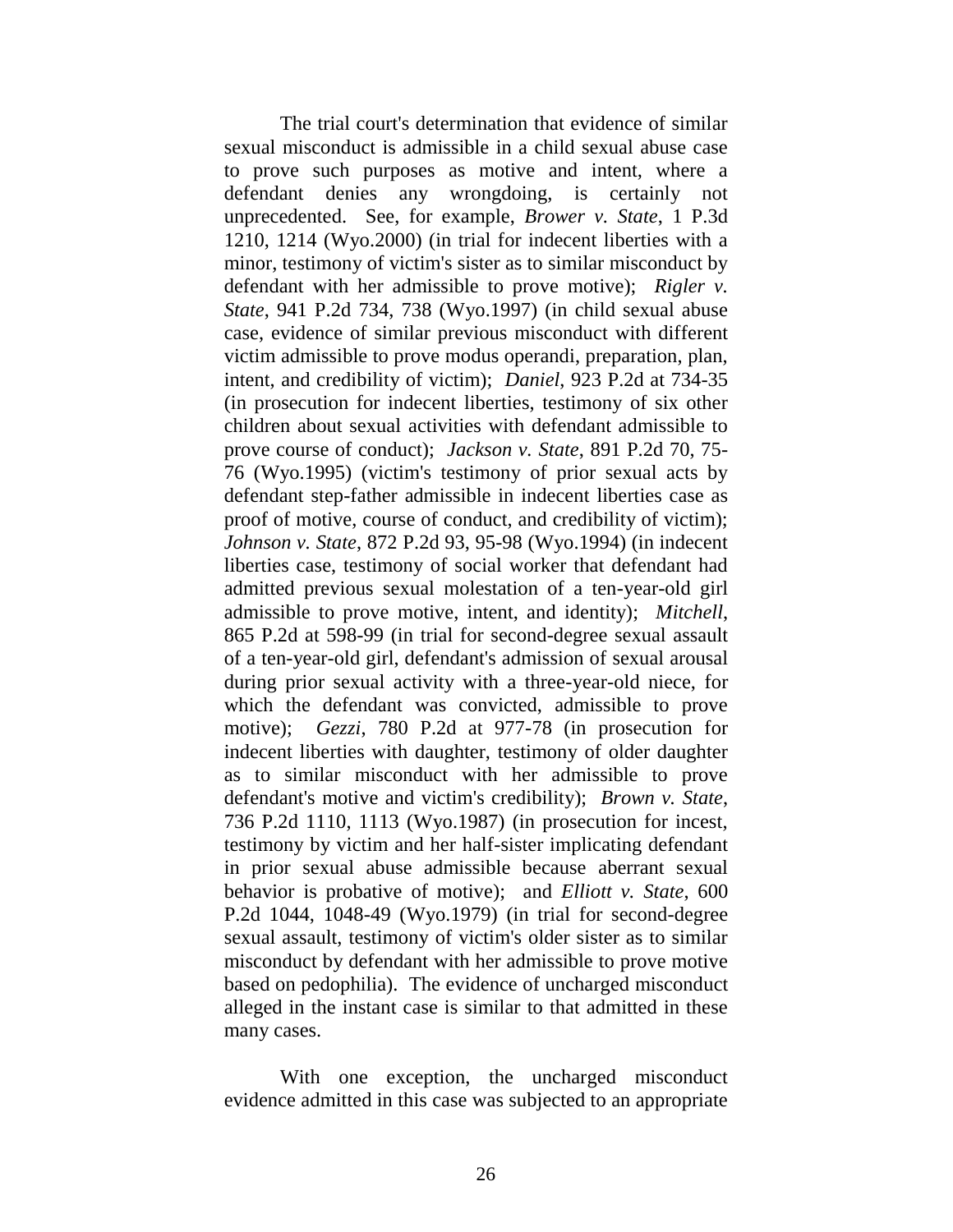*Vigil* analysis. M.F.'s testimony, for instance, was substantially as it had been outlined in the State's notice of uncharged misconduct evidence and as it had been described during the first motion hearing. The trial court and counsel discussed and debated the testimony in the context of W.R.E. 404(b) and the Vigil test, and during the final hearing, the trial court made the necessary Vigil findings. Gleason has not shown an abuse of discretion by the trial court in admitting M.F.'s testimony. To the contrary, the record reflects the trial court's careful pretrial attention to this issue. The trial court's analysis included the consideration of prejudice required by W.R.E. 403 and Vigil. The trial court articulated a consistent and legitimate basis for its rulings, in which case we do not reverse. *Johnson*, 936 P.2d at 462 (quoting *Sturgis*, 932 P.2d at 201). And finally, the trial court gave an appropriate instruction, limiting the jury's consideration of the uncharged misconduct evidence to the proper purposes for which it had been offered.

[¶52] As can be readily discerned from our description of the testimony of the victims as set out more fully above, the W.R.E. 404(b) testimony was admitted for a proper purpose, and most importantly, largely was merely a recitation that told the story of the interactions between Wease and his victims – the history of their relationships, warts and all. Much as we did in *Gleason*, we conclude that the uncharged misconduct evidence was admitted for one or more purposes proper under Rule 404(b). And see *Lemus v. State*, 2007 WY 111, ¶¶ 45-46, 162 P.3d 497, 509 (Wyo. 2007).

[¶53] Here, the district court did not formally perform the pretrial analysis made mandatory by *Vigil* to test its admissibility.<sup>4</sup> Rather, he left the parties to their own devices in that regard, which they appear to have performed adequately, although just barely so. The trial court did balance the probative value of the evidence against its potential for unfair prejudice. Although these are less than ideal circumstances, we conclude that the district court did not abuse its discretion in admitting the Rule 404(b) evidence.

[¶54] We conclude this section of the opinion with an iteration of what we viewed as a preferred (although not necessarily exclusive) method for fully testing the admissibility of such evidence in this very difficult genre of criminal activity:

<sup>4</sup> (1) The evidence must be offered for a proper purpose; (2) the evidence must be relevant; (3) the probative value of the evidence must not be substantially outweighed by its potential for unfair prejudice; and (4) upon request, the trial court must instruct the jury that the similar acts evidence is to be considered only for the purpose for which it was admitted. *Vigil v. State*, 926 P.2d 351, 357 (Wyo. 1996).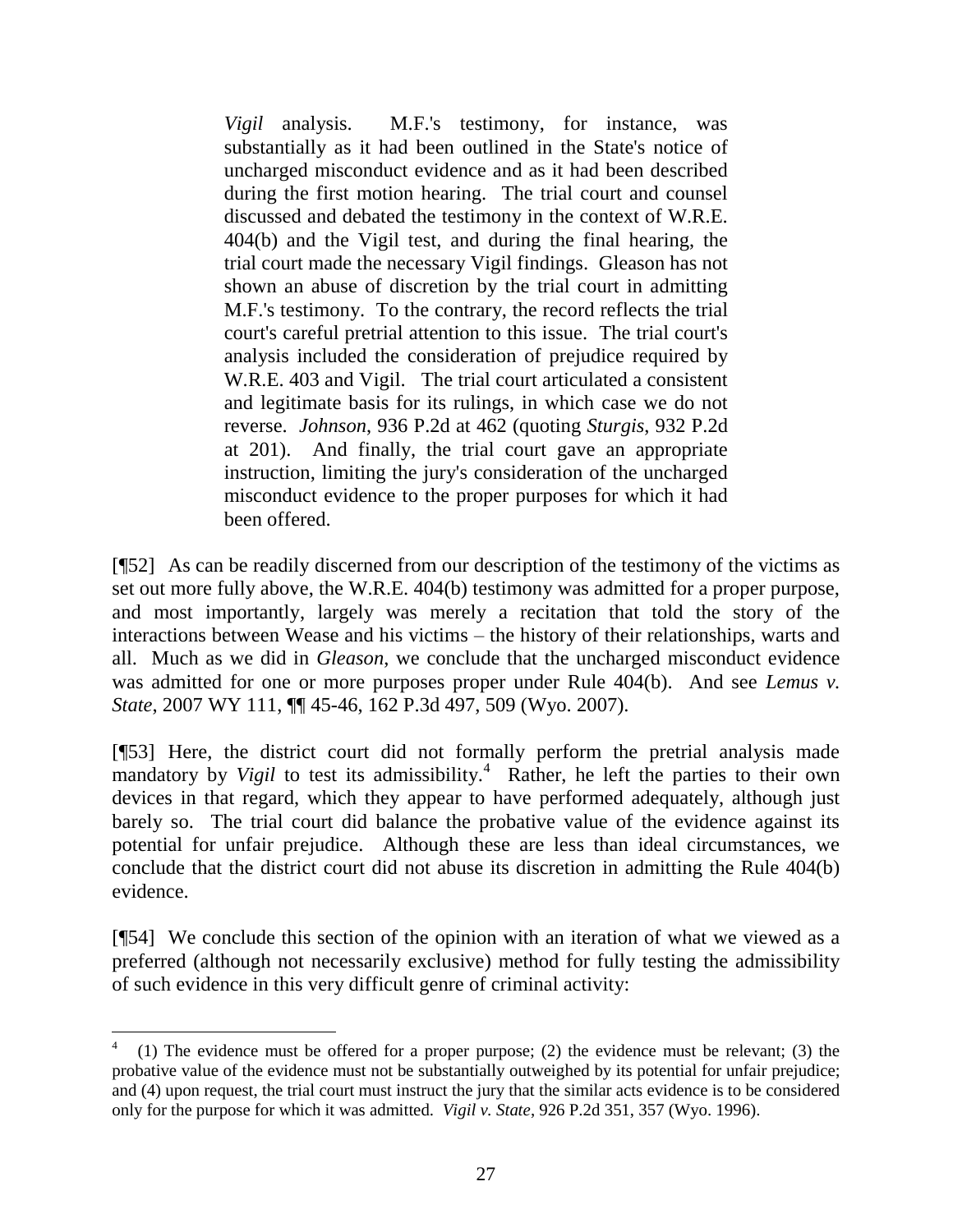Despite the resolution of this issue, we feel compelled to address in more detail the difficulties encountered in the appellate review of the admission of uncharged misconduct evidence under W.R.E. 404(b). The primary step in propounding uncharged misconduct evidence is identification of a proper purpose for its admission. In that regard, we have previously held that the State need not pinpoint but one purpose for admission of such evidence. *Sturgis*, 932 P.2d at 203. Nevertheless, it is incumbent upon the proponent to identify such purpose or purposes with specificity because, without such specificity, the balance of the *Vigil* test cannot be applied. For evidence to be relevant, we must know the fact question to which it is relevant. For evidence to be probative, we must know what it is meant to prove.

For proper appellate review of the admissibility of evidence under W.R.E. 404(b), the record must reflect that the trial court required the State not only to identify the proper purpose for which uncharged misconduct evidence is being offered, but also to explain how or why it is probative, and why it is more probative than prejudicial. In that regard, we have twice set out in a footnote the process that should be followed by the trial court in making that analysis. To make sure there is no doubt in the future that this is a required process, we will repeat it now, in the body of this opinion:

In determining the probative value of prior bad acts evidence, the trial court should consider the following factors:

1. How clear is it that the defendant committed the prior bad act?

2. Does the defendant dispute the issue on which the state is offering the prior bad acts evidence?

3. Is other evidence available?

4. Is the evidence unnecessarily cumulative?

5. How much time has elapsed between the charged crime and the prior bad act?

Evidence is unfairly prejudicial if it tempts the jury to decide the case on an improper basis. In balancing against its probative value the unfair prejudice created by the evidence, the trial court should consider the extent to which the evidence distracts the jury from the central question whether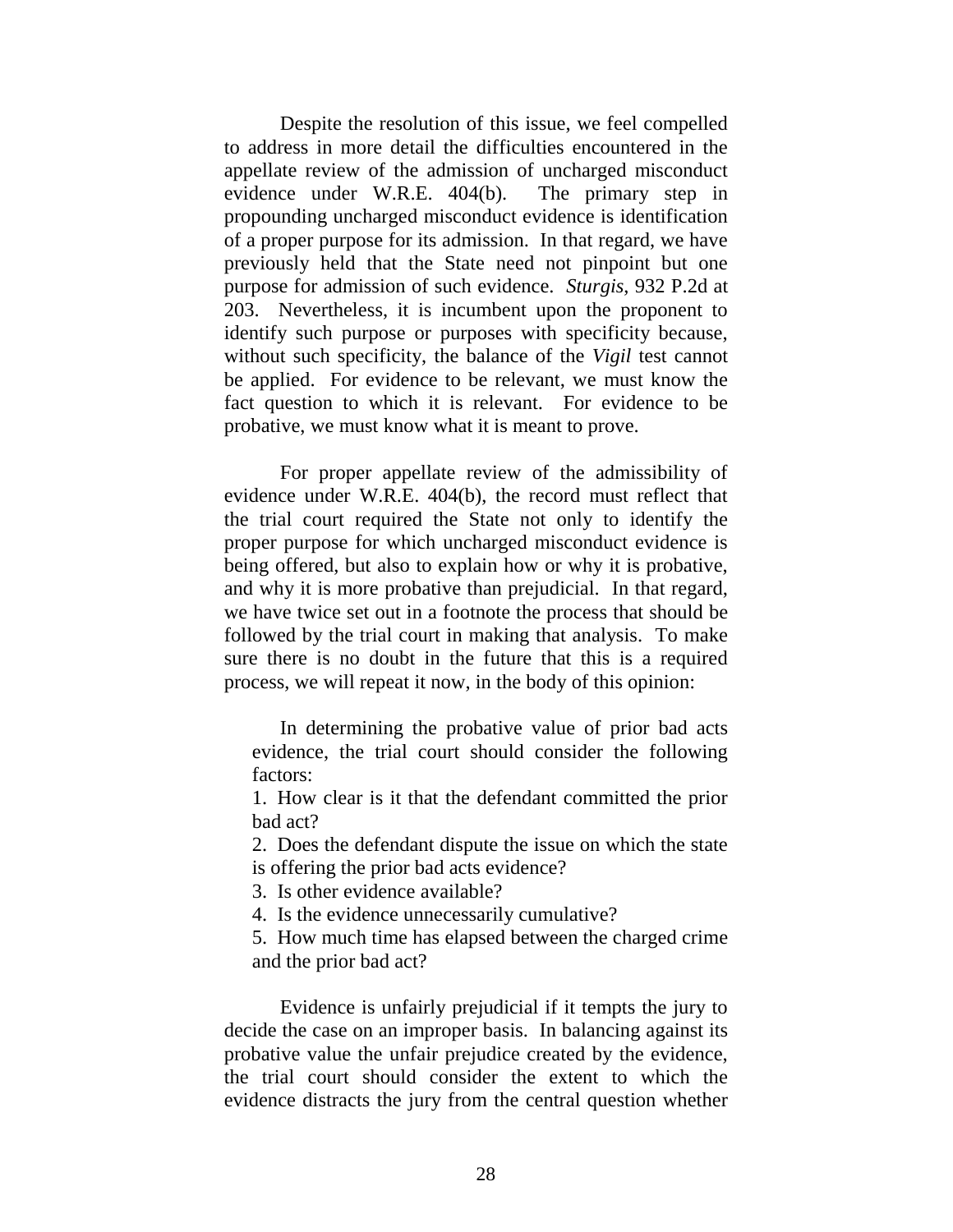the defendant committed the charged crime. The trial court should weigh these additional factors against the probative value of the evidence:

1. The reprehensible nature of the prior bad act. The more reprehensible the act, the more likely the jury will be tempted to punish the defendant for the prior act.

2. The sympathetic character of the alleged victim of the prior bad act. Again, the jury will be tempted to punish the defendant for the prior act if the victim was especially vulnerable.

3. The similarity between the charged crime and the prior bad act. The more similar the acts, the greater is the likelihood that the jury will draw the improper inference that if the defendant did it once, he probably did it again.

4. The comparative enormity of the charged crime and the prior bad act. When the prior act is a more serious offense than the charged crime, the introduction of that act will tend to place the defendant in a different and unfavorable light.

5. The comparable relevance of the prior bad act to the proper and forbidden inferences. Evidence of the prior bad act may be much more probative of bad character than it is of any legitimate inference permitted by Rule 404(b).

6. Whether the prior act resulted in a conviction. The jury may be tempted to punish the defendant if they believe he escaped punishment for the prior bad act.

*Rigler*, 941 P.2d at 737 n.1 (*citing Dean*, 865 P.2d at 609-10 n. 2).

In *Rigler*, 941 P.2d at 737-38, we held that, so long as the record revealed that the trial court had subjected proposed uncharged misconduct evidence to the appropriate test of its probative value and prejudicial effect, the trial court need not make express findings on the record on each of these factors. Since that opinion was published, however, we have repeatedly been called upon to assess a trial court's exercise of discretion on such rulings, and we now remind the trial courts that, while express findings on each factor are not necessary, abuse of discretion, or the lack thereof, cannot be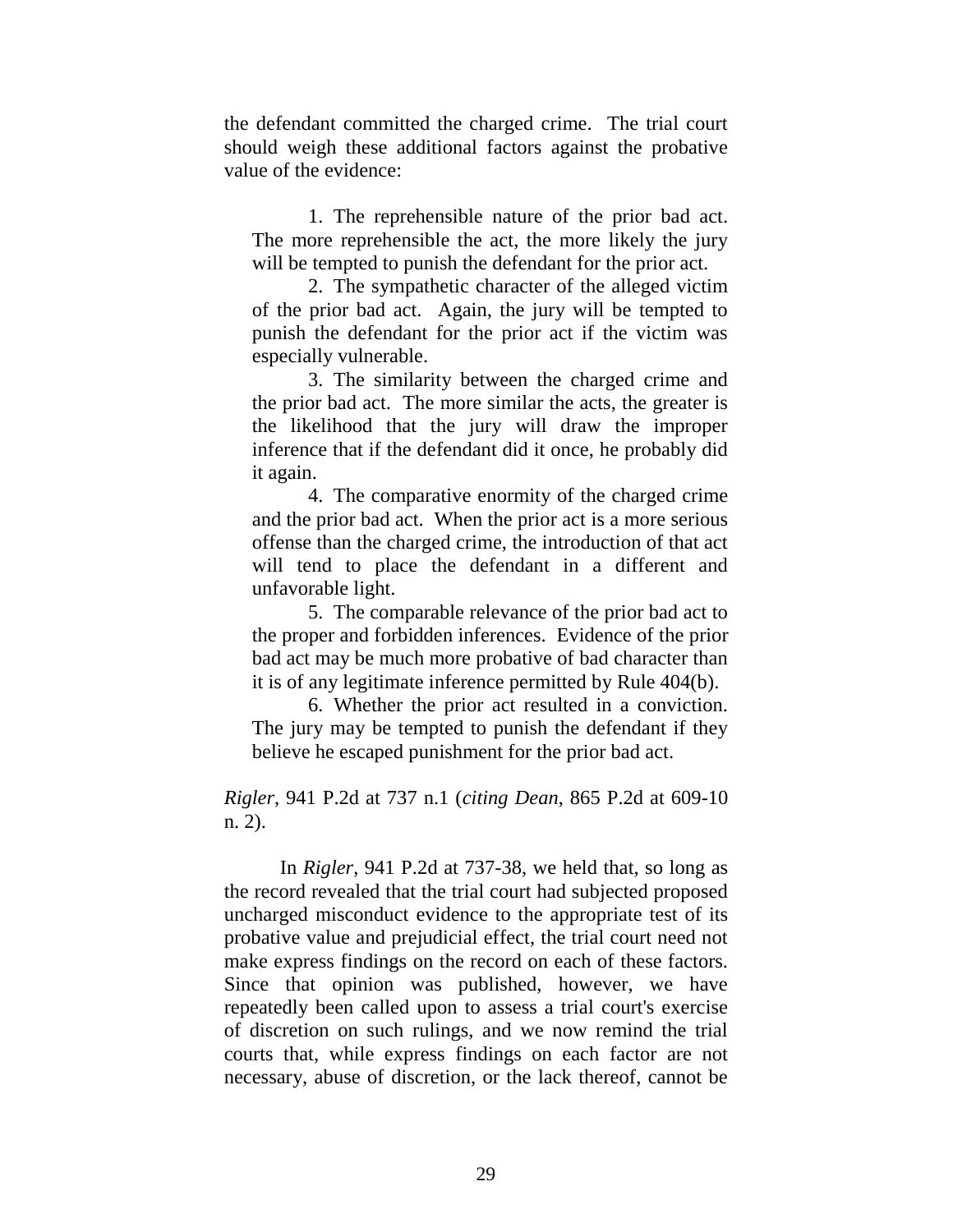determined by reviewing a record that contains no information as to how that discretion was exercised.

We have a well-established standard for analyzing claims for abuse of discretion:

We have described the standard of an abuse of discretion as reaching the question of the reasonableness of the trial court's choice. *Griswold v. State*, 2001 WY 14, ¶ 7, 17 P.3d 728, ¶ 7 (Wyo.2001). Judicial discretion is a composite of many things, among which are conclusions drawn from objective criteria; it means exercising sound judgment with regard to what is right under the circumstances and without doing so arbitrarily or capriciously. *Id*. "In the absence of an abuse of discretion, we will not disturb the trial court's determination." *Id*. The burden is on the defendant to establish such abuse. *Trujillo [v. State]*, 2 P.3d [567] at 571 [(Wyo.2000)].

*Skinner v. State*, 2001 WY 102, ¶ 25, 33 P.3d 758, 766 (Wyo.2001), cert. denied, 535 U.S. 994, 122 S.Ct. 1554, 152 L.Ed.2d 477 (2002). In applying that standard, we cannot determine whether conclusions were drawn from objective criteria if we do not know what criteria were applied. We cannot determine whether sound judgment was exercised under the circumstances if we do not know what circumstances were considered. We cannot determine whether the trial court acted arbitrarily or capriciously if we do not know what the trial court did in reaching its decision.

In future cases involving the admissibility of evidence under W.R.E. 404(b), the record shall reflect the trial court's identification of the purpose or purposes for admission of the evidence, the findings and conclusions establishing relevance and probative value, and the factors considered in balancing probative value against the potential for unfair prejudice. The "shotgun approach" of listing every conceivable purpose for admissibility, followed by a bald statement that probative value outweighs prejudicial effect will no longer be sufficient. While the trial court need not make an express finding on every factor from Dean and Rigler, the record must contain sufficient findings to support the trial court's conclusions.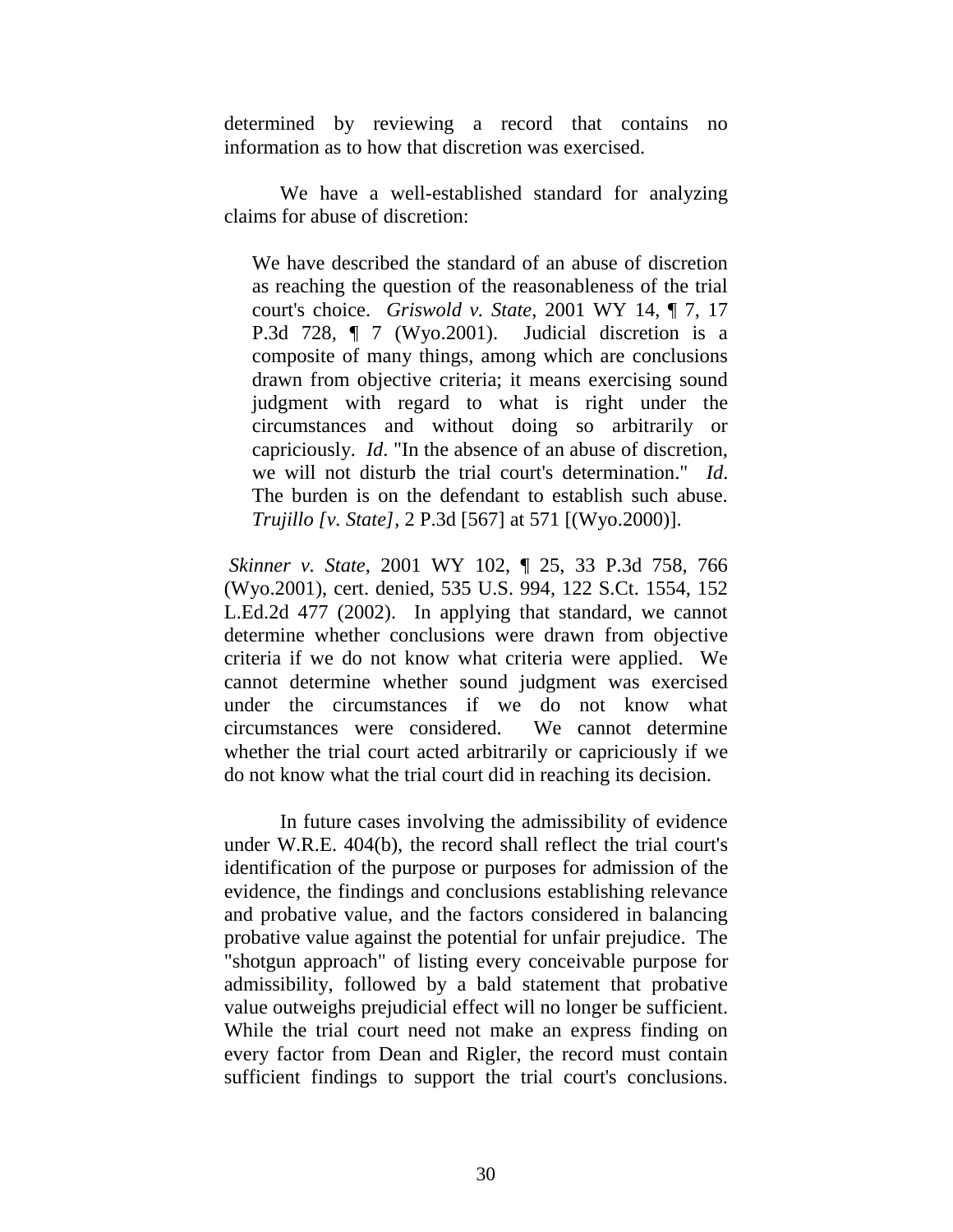The burden, of course, will be upon the proponent of the evidence to supply the foundation for its admission.

The question of what must be shown to prove relevancy is not now directly before this Court. Nevertheless, because we intend by this opinion to "tighten up" the procedures for the admission of uncharged misconduct evidence under W.R.E. 404(b), we will address the point. Often, for example, the prosecutor simply states that evidence of prior sexual misconduct is relevant to prove motive or intent, and the trial court simply agrees, with nothing in the record substantiating either the prosecutor's declaration or the trial court's conclusion. In *Brown*, 736 P.2d at 1111-14, and *Elliott*, 600 P.2d at 1047-48, we approved of this approach, largely on the ground of precedent in other states:

We note that in cases involving sexual assaults, such as incest, and statutory rape with family members as the victims, the courts in recent years have almost uniformly admitted such testimony.

*Elliott*, 600 P.2d at 1048. We made the further statement in *Elliott* that "[o]ne who is a paraphiliac, whose preference or addiction for unusual sexual practices occurs in the form of pedophilia, could well be recognized as having a motive to commit the acts complained of by the victim." *Id*. at 1049. Similarly, in *Brown*, 736 P.2d at 1113, we opined that "[i]f the accused had a predilection to deviant sexual practices with young female relatives, it would not be unreasonable for the trier of fact to determine that he had a motive to commit the acts complained of by the victim in this case."

The question is whether the inference of such a motive is something that can be drawn by the jury, without some level of evidence that would suggest the inference is appropriate. An illustrative case may be helpful. In Arizona, the courts have recognized a special exception to the general rule of inadmissibility whereby prior acts involving "sexual aberration" are admissible to prove the defendant's propensity to commit a similar crime. *State v. Roscoe*, 184 Ariz. 484, 910 P.2d 635, 642, cert. denied, 519 U.S. 854, 117 S.Ct. 150, 136 L.Ed.2d 96 (1996). The admission of such evidence, however, requires sufficient foundation: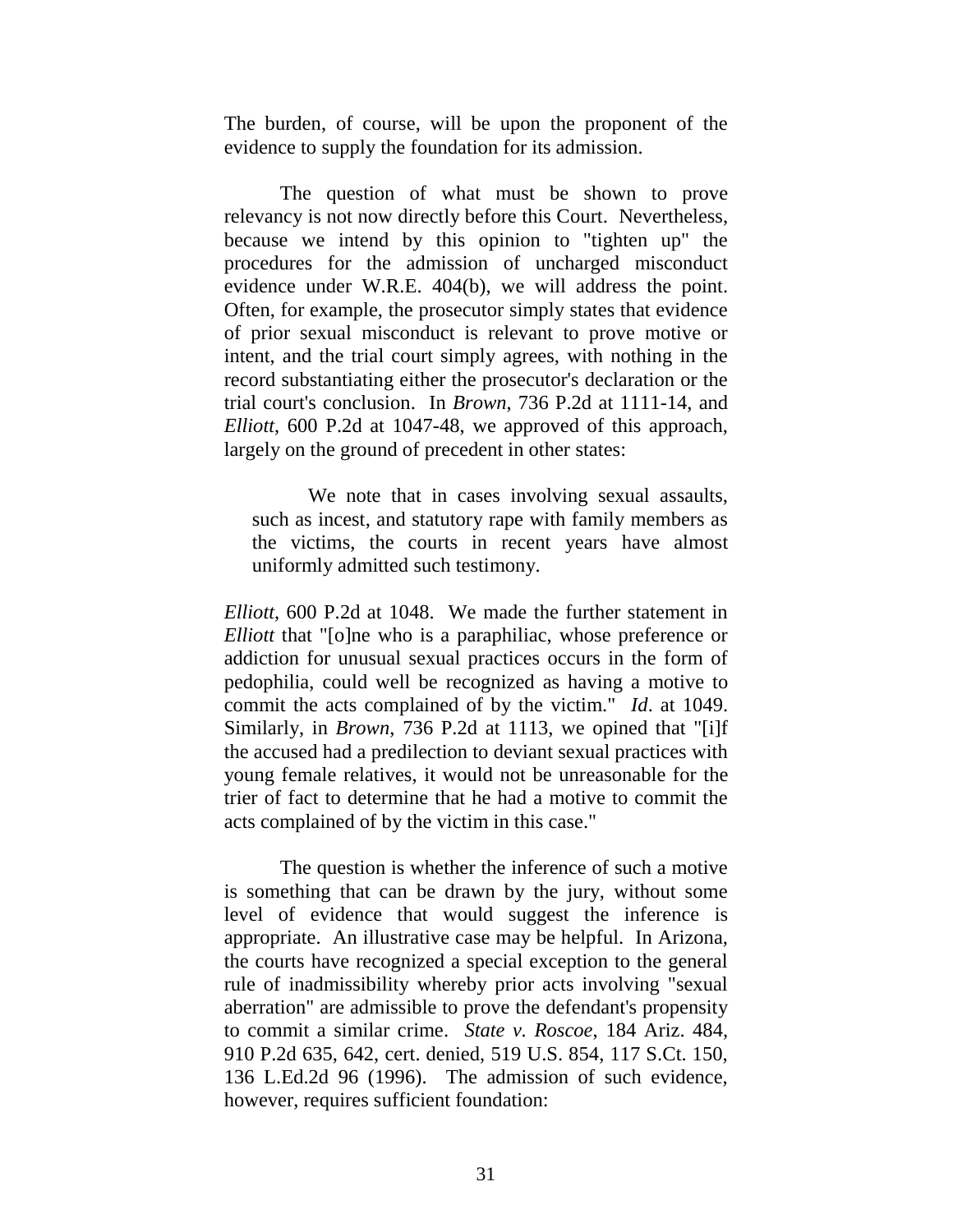The admissibility of the prior act depends initially upon its relevancy, which involves complicated questions of sexual deviancy in a sophisticated area of medical and scientific knowledge. [We are] not prepared to resolve such questions in the absence of such expert knowledge.

*State v. Treadaway*, 116 Ariz. 163, 568 P.2d 1061, 1065 (1977). In other words, it is not appropriate to draw an inference without adequate basis. It would seem that this would apply to any inference, not just the inference of propensity.

Not all inferences, needless to say, will require proof by expert testimony. The inference of identity that may follow from evidence of a signature crime, for instance, is something that can be drawn without expert help. The point remains, however, that, for purposes of appellate review, the record should contain such information as was relied upon by the trial court in determining to allow the jury to draw an inference from the evidence admitted under W.R.E. 404(b)

*Gleason*, ¶¶ 26-33, 57 P.3d at 342-44.

[¶55] We have described the general pattern of our customary usage with respect to child molestation cases about as definitively as we are able to do, given the complexities of the application of W.R.E. 404(b) and the infinite variations that continue to appear on a case by case basis. *Mitchell v. State*, 865 P.2d 591, 595-600 (Wyo. 1993). We have continued to follow that pattern during the years since *Mitchell's* publication, although that adherence might not always have been absolutely consistent in every case. However, we apply that pattern in the instant case. Although we have not adopted F.R.E. 414, our jurisprudence is not inconsistent with the approach the federal courts have taken in this same area. Certainly, reference to the rule and its accompanying interpretative case law can serve as a helpful guide in such cases.

### **Federal Rule 414**

## **Evidence of Similar Crimes in Child Molestation Cases**

(a) In a criminal case in which the defendant is accused of an offense of child molestation, evidence of the defendant's commission of another offense or offenses of child molestation is admissible, and may be considered for its bearing on any matter to which it is relevant.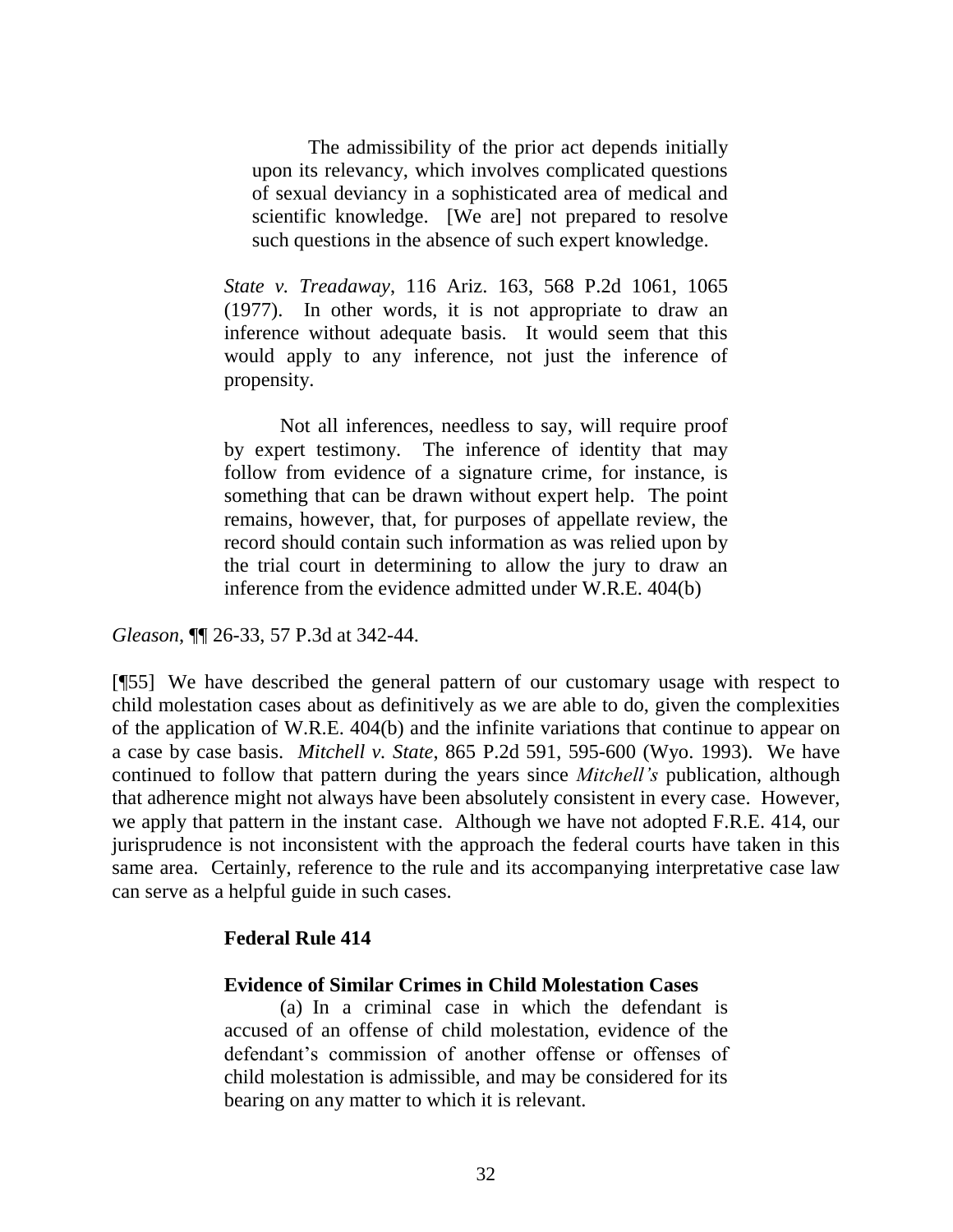(b) In a case in which the Government intends to offer evidence under this rule, the attorney for the Government shall disclose the evidence to the defendant, including statements of witnesses or a summary of the substance of any testimony that is expected to be offered, at least fifteen days before the scheduled date of trial or at such later time as the court may allow for good cause.

(c) This rule shall not be construed to limit the admission or consideration of evidence under any other rule.

See generally, 2 Christopher B. Mueller and Laird C. Kirkpatrick, *Federal Evidence*, §§ 4:84 through 4:86, at 335- 385 (3rd ed. 2007); 23 Charles Alan Wright and Kenneth W. Graham, *Federal Practice and Procedure*, Evidence §§ 5411A, 5412A, 5414A, 5415A, 5416A, 5417A (Supp. 2007).

[¶56] In many respects, in this case the proverbial train was off the track from the very outset, in terms of compliance with both the antecedents of *Vigil* and *Gleason*, as well as the cases that have followed after them. To its credit, the district court repeatedly endeavored to get the train righted as the trial progressed. A saving grace here is that the vast majority of the 404(b) evidence was so interwoven with the "grooming" process that Wease used to entice his victims into the specific illegal acts that were the subject of the eleven convictions that we intend to affirm, that it is difficult to even categorize much of the testimony as 404(b) evidence. Although the process used in this case was far from perfect and did not conform with our guiding precedents, we are able to comfortably conclude that the error, if any, was harmless. W.R.A.P. 9.04 ("Any error, defect, irregularity or variance which does not affect substantial rights shall be disregarded by the reviewing court."). We also take some comfort in the circumstance that the evidence against Wease was overwhelming. His only apparent defense was that the victims were lying to cover up their own immoral conduct, a defense that was not supported by a single shred of evidence.

# **Ineffective Assistance of Counsel**

[¶57] Wease contends that his defense counsel was ineffective in presenting a meaningful defense for Wease. Wease argues, "Defense counsel agreed to the admission of hundreds of acts of uncharged misconduct, and then – until prodded to do so by the trial court – made no effort to ensure (1) that either he or the jury could distinguish the charged from the uncharged conduct, and (2) that the jury would use the uncharged conduct only for the limited purpose for which the parties had stipulated it was admissible. In other words, it is apparent that defense counsel had devised no strategy for dealing with the extensive uncharged misconduct evidence which he knew was going to come in at trial." Wease contends that defense counsel was deficient because he entered into an ill-defined, open-ended stipulation that gave the State carte blanche to introduce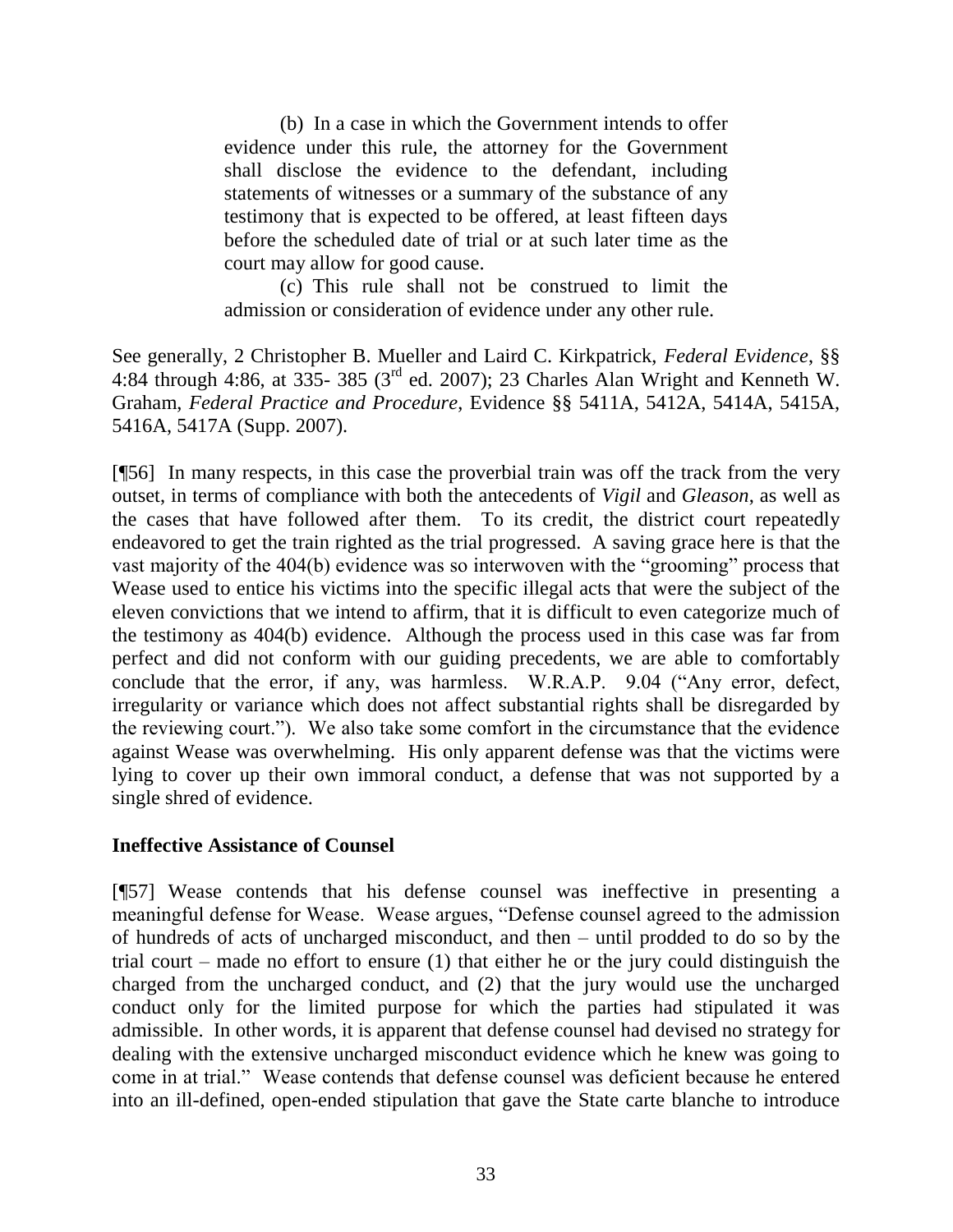evidence of prior bad acts. Wease contends that his attorney failed to ask for limiting instructions at times they were needed. He also asserts that defense counsel failed to address the lack of more specific notice when the State did file a notice of intent to use W.R.E. 404(b) evidence. Finally, Wease contends that defense counsel failed to object to erroneous, confusing, and/or otherwise inadequate limiting instructions that the district court gave with some considerable liberality and frequency. All of this added together, Wease contends, prejudiced his right to a fair trial and the judgment and sentence must be reversed.

[¶58] The applicable standard of review is well-known to Wyoming litigants:

In reviewing claims of ineffective assistance of counsel, our paramount consideration is whether, in light of all the circumstances, trial counsel's acts or omissions were outside the wide range of professionally competent assistance. *Gleason v. State*, 2002 WY 161, ¶ 44, 57 P.3d 332, [346-47] (Wyo.2002). An appellant claiming ineffective assistance of counsel must demonstrate on the record that counsel's performance was deficient. *Id*. (citing *Strickland v. Washington*, 466 U.S. 668, 104 S.Ct. 2052, 80 L.Ed.2d 674 (1984)). Ordinarily, he must also demonstrate that prejudice resulted. Under this test, the inquiry is whether or not counsel rendered the assistance a reasonably competent attorney would have offered and, if not, whether his failure to do so prejudiced the defense of the case. *Id*. This two-part test, the Strickland test, is the test we normally apply in reviewing ineffectiveness claims....

We examine the conduct of defense counsel in light of all the circumstances in determining whether the identified acts or omissions fall outside the ambit of professionally competent assistance, bearing in mind the function of counsel is to make the adversarial testing process work in every case. *Dickeson v. State*, 843 P.2d 606, 609 (Wyo.1992). The benchmark for judging any claim of ineffectiveness must be whether counsel's conduct so undermined the proper functioning of the adversarial process that the trial cannot be relied upon as having produced a just result. *Gleason*, 2002 WY 161, 57 P.3d 332. We do not evaluate the efforts of counsel from a perspective of hindsight but endeavor to reconstruct the circumstances surrounding the challenged conduct and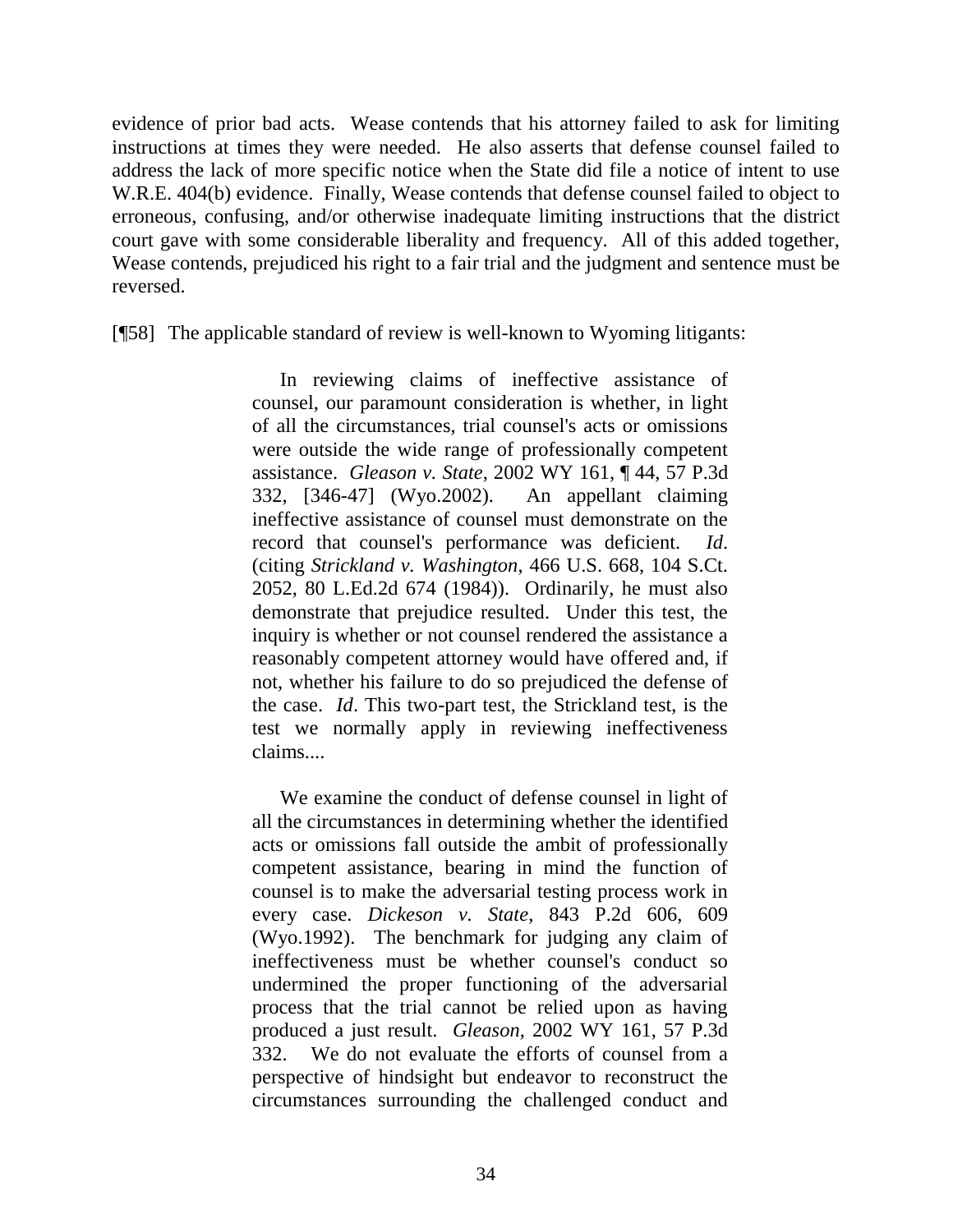evaluate the professional efforts from the perspective of counsel at the time. *Dickeson*, 843 P.2d at 609. We invoke a strong presumption that counsel rendered adequate and reasonable assistance making all decisions within the bounds of reasonable professional judgment. *Id*. The burden is on the defendant to overcome this presumption that, in light of the circumstances, the challenged action or failure of the attorney might be considered sound trial strategy. *Id*.

*Leyva v. State*, 2005 WY 22, ¶ 19, 106 P.3d 873, 878 (Wyo.2005) (quoting *CLC v. State*, 2004 WY 2, ¶ 11, 82 P.3d 1235, 1238-39 (Wyo.2004). We have also stated that an appellant assailing counsel's assistance must provide more than mere speculation or equivocal inferences. *Duke v. State*, 2004 WY 120, ¶ 36, 99 P.3d 928, 943 (Wyo.2004), cert. denied, 544 U.S. 1062, 125 S.Ct. 2513, 161 L.Ed.2d 1113 (2005).

*Magallanes v. State*, 2006 WY 119, ¶ 18, 142 P.3d 1147, 1152-53 (Wyo. 2006).

[¶59] Wease's contention that his attorney was not effective turns almost exclusively on the admission of prior bad acts – the general category of evidence described in W.R.E. 404(b). This has been, and continues to be, one of the thorniest and most elusive rules of evidence that we face. It arises with regularity in this Court, and, no doubt, even more often in many trial courts. The general rule is, of course, that such evidence is not admissible, and for good reason:

#### **§ 4:21. Background and purpose.**

. . . . Especially in criminal cases, what may be called the basic rule of exclusion is a rule of fundamental importance in American law. It implements the philosophy that a defendant should not be convicted because he is an unsavory person, nor because of past misdeeds, but only because of his guilt of the particular crime charged. In practical effect, the Rule limits use of prior crimes, calling for exclusions where the evidence tends only to show propensity. As the Supreme Court has stated emphatically, such evidence is excluded *not* because it is irrelevant, but because "practical experience" teaches that exclusion "tends to prevent confusion of issues, unfair surprise and undue prejudice."